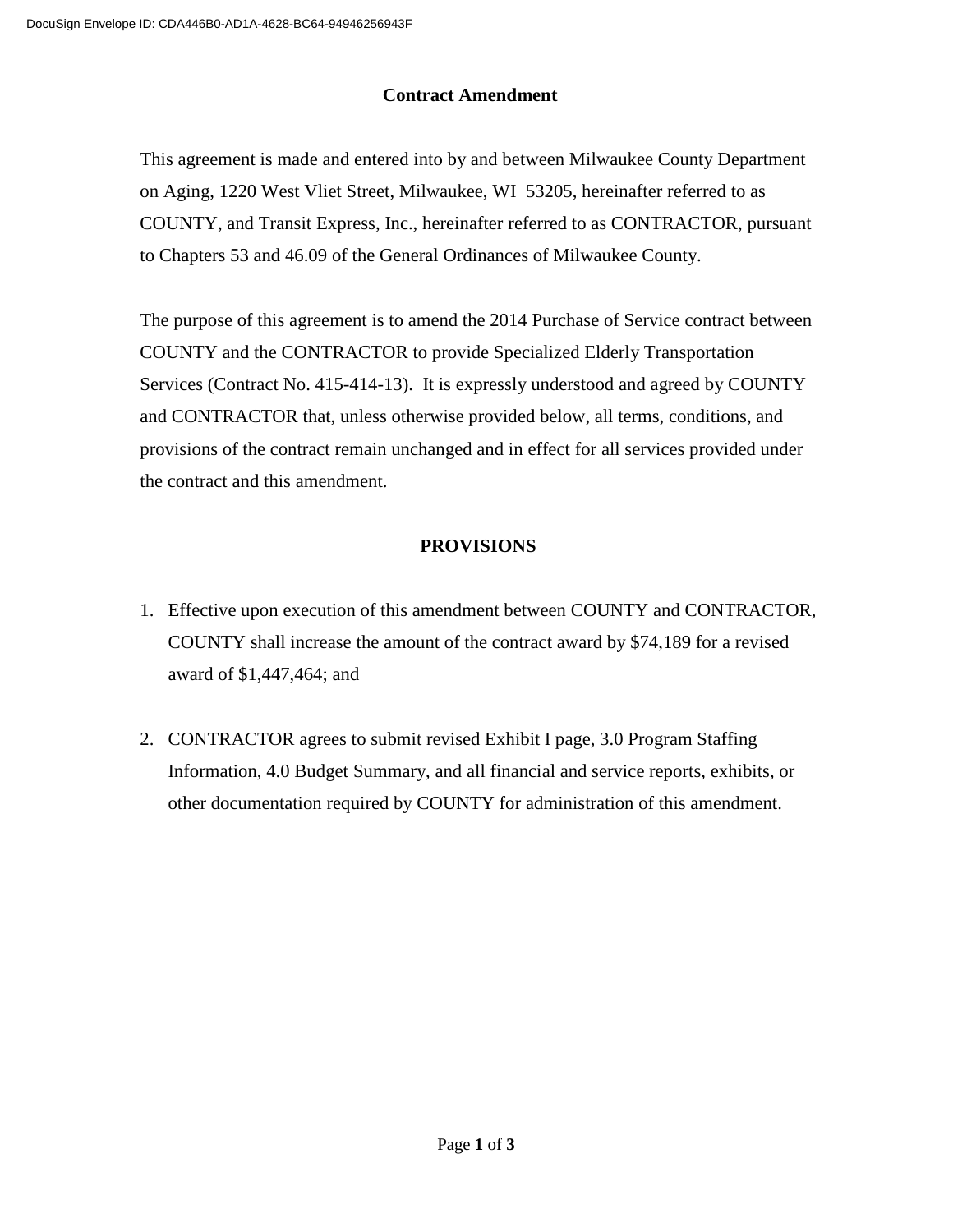# **AUTHORIZATIONS**

COUNTY enters into this Contract as authorized by the Milwaukee County Board of Supervisors and ratified by the Milwaukee County Executive. CONTRACTOR enters into this Contract pursuant to and by authority of its Board of Directors at its meeting on . 2-10-2015

IN WITNESS WHEREOF, this agreement shall be effective upon the date of execution of this agreement by all parties as provided below:

*Approved as to Chapter 42 DBE Provision by Community Business Development Partners:*<br>  $\overbrace{\mathbf{v} \cdot \mathbf{l}}^{\text{Docusigned by}}$ 

| Kıck Norns<br>$\frac{2/10/2015}{2}$ Date: $\frac{2}{10}$<br>By:      |  |
|----------------------------------------------------------------------|--|
| Title: CBDP Director<br>the control of the control of the control of |  |
| Reviewed by Risk Management:<br>pocusigned by:                       |  |
| Date: $\frac{2/11/2015}{2}$<br>By:                                   |  |
| Title: Director of Risk Management                                   |  |
| Approved as to Execution:                                            |  |
| Collein Foley 2/12/2015                                              |  |
| Title: Deputy Corporation Counsel                                    |  |
| Contractor Representative:                                           |  |
| Mary 5 Smartlli<br>= 34855A804290472<br>Bv                           |  |
| Title: President                                                     |  |
| $Milwaukee$ County Department on Aging:                              |  |
| Stephanic Stein<br>A700F44233004DD<br>By                             |  |
| Title: Director of Aging                                             |  |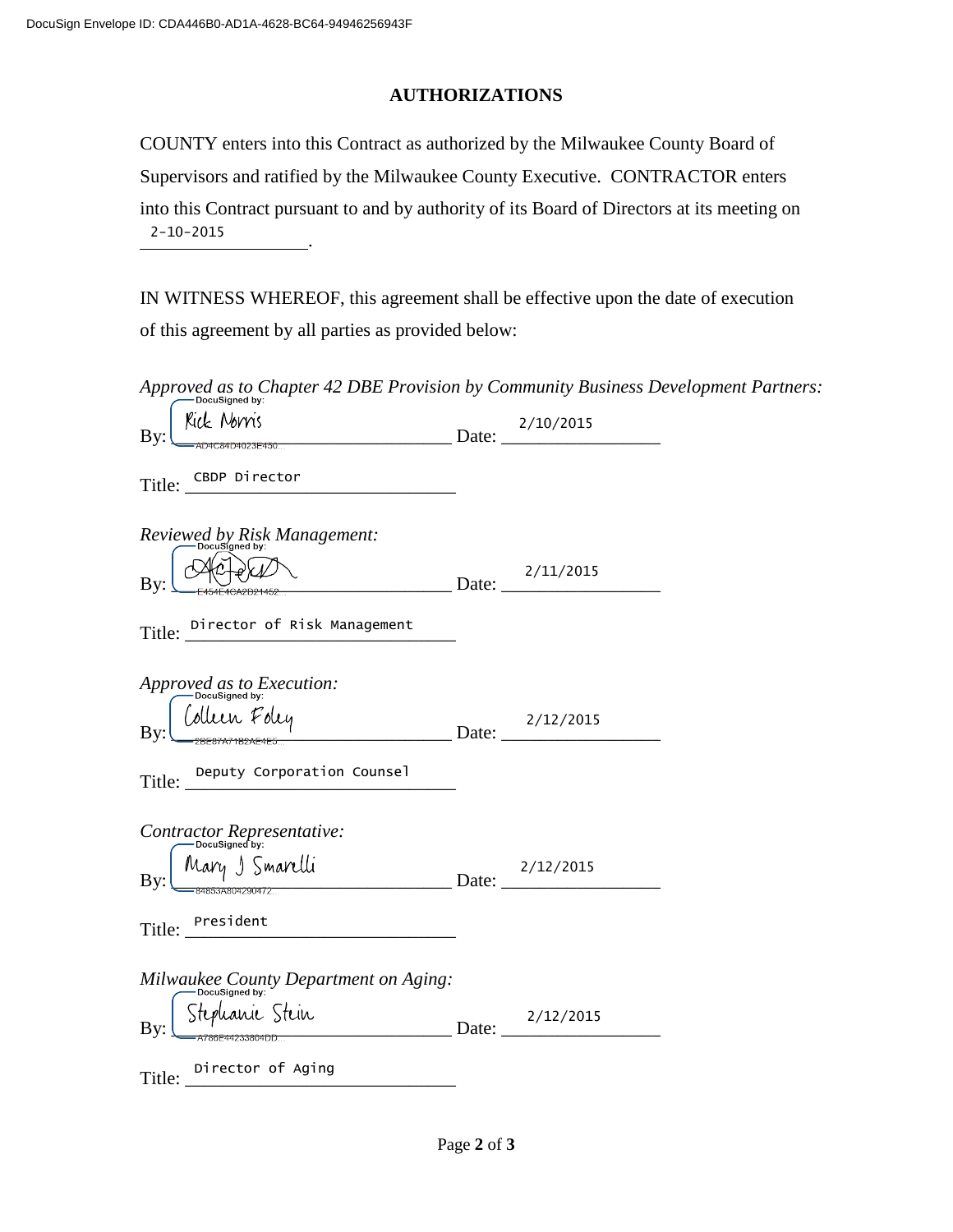| <b>Milwaukee County Comptroller:</b><br>DocuSigned by: |                                                        |
|--------------------------------------------------------|--------------------------------------------------------|
|                                                        | $\overbrace{\text{Date:}}$ Date: $\frac{2/16/2015}{2}$ |
| <b>Scott Manske</b>                                    |                                                        |
| <b>Milwaukee County Executive:</b>                     |                                                        |
|                                                        |                                                        |
| Chris Abele                                            |                                                        |
| Approved as to Wis. Stats. §59.42                      |                                                        |
|                                                        |                                                        |
|                                                        |                                                        |
| Contract No. 415-414-13                                |                                                        |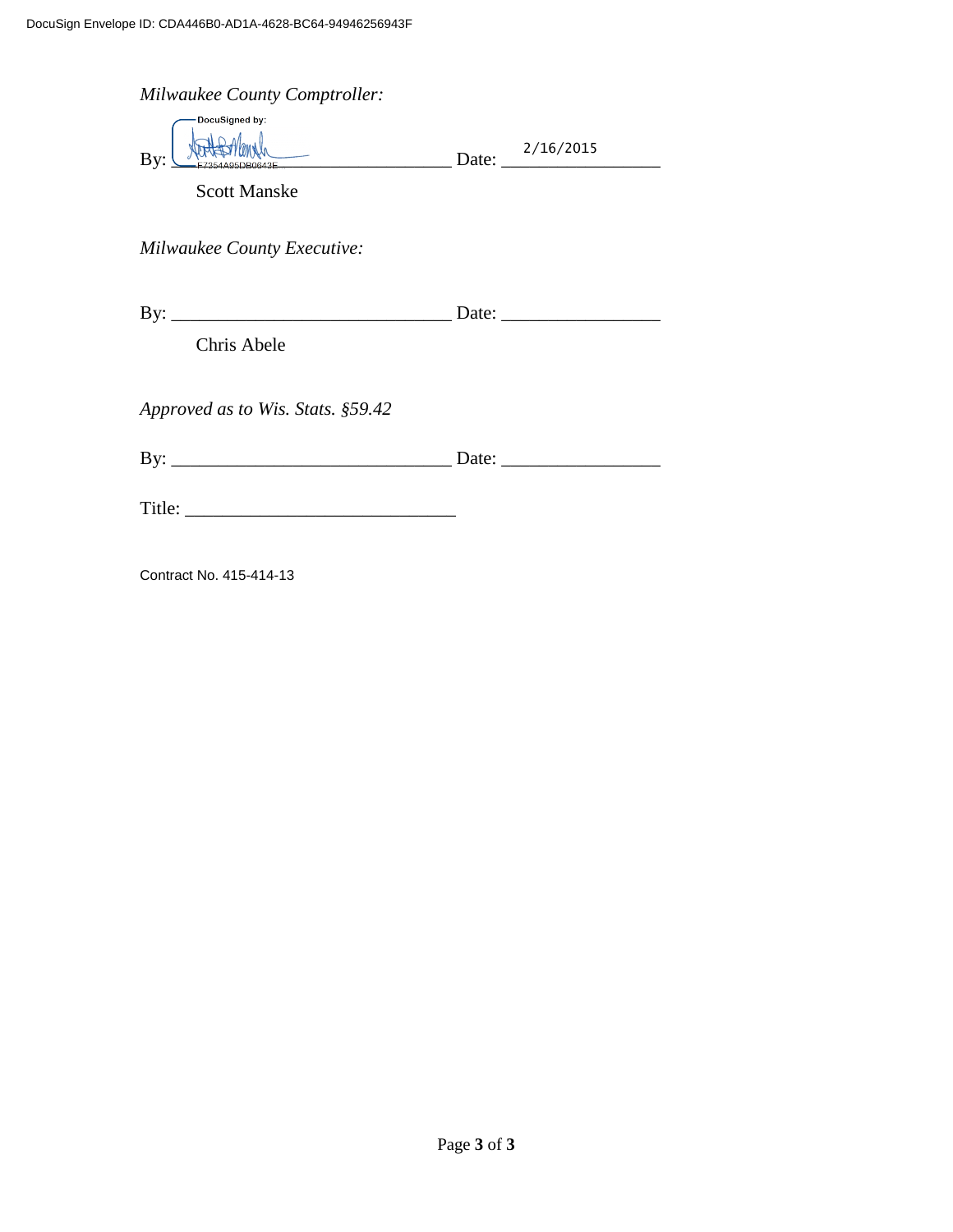DocuSign Envelope ID: CDA446B0-AD1A-4628-BC64-94946256943F

|                |              |                      | Caoigh Lincippo ID. ODATTODO AD IA TUZO DOOT JTJT0ZJ0                                                                                                                                                        |             |                                                        |            |         |                                       |                 | Lage 1 OI 1                       |
|----------------|--------------|----------------------|--------------------------------------------------------------------------------------------------------------------------------------------------------------------------------------------------------------|-------------|--------------------------------------------------------|------------|---------|---------------------------------------|-----------------|-----------------------------------|
|                |              |                      |                                                                                                                                                                                                              |             | <b>COUNTY LEGISLATIVE</b><br><b>INFORMATION CENTER</b> |            |         |                                       |                 | Signifin                          |
| County Home    |              | Legislation          | Calendar                                                                                                                                                                                                     | Departments | People                                                 | Audio Only |         |                                       |                 |                                   |
|                |              |                      |                                                                                                                                                                                                              |             |                                                        |            |         |                                       |                 | <b>D</b> Share 2 <b>D</b> B B RSS |
| Details        | Reports      |                      |                                                                                                                                                                                                              |             |                                                        |            |         |                                       |                 |                                   |
| File $#$ :     |              |                      | 13-896 Version: 1                                                                                                                                                                                            |             | Name:                                                  |            |         | 2014 Program and Service Contracts    |                 |                                   |
| Type:          |              | <b>Action Report</b> |                                                                                                                                                                                                              |             | Status:                                                |            | Adopted |                                       |                 |                                   |
| File created:  |              | 11/22/2013           |                                                                                                                                                                                                              |             | In control:                                            |            |         | Milwaukee County Board of Supervisors |                 |                                   |
| On agenda:     |              |                      |                                                                                                                                                                                                              |             | Final action:                                          |            |         |                                       |                 |                                   |
| Title:         |              |                      | From the Director, Department on Aging, requesting authorization to execute 2014 Program and Service Contracts. (Referred<br>to the Committees on Health and Human Needs and Finance, Personnel, and Audit.) |             |                                                        |            |         |                                       |                 |                                   |
| Attachments:   |              |                      | 1. REPORT, 2. RESOLUTION, 3. FISCAL NOTE, 4. CONTRACT CHANGES, 5. Audio HHN 12/11/13, 6. Audio FPA 12/12/13, 7.<br>CB HHN Resolution, 8. CB Resolution (FPA)                                                 |             |                                                        |            |         |                                       |                 |                                   |
| Related files: |              | 14-83                |                                                                                                                                                                                                              |             |                                                        |            |         |                                       |                 |                                   |
| History (6)    |              | Text                 |                                                                                                                                                                                                              |             |                                                        |            |         |                                       |                 |                                   |
| 6 records      | Group        | Export               |                                                                                                                                                                                                              |             |                                                        |            |         |                                       |                 |                                   |
| Date           | : Ver.       | Action By            |                                                                                                                                                                                                              |             | Action                                                 |            | Result  | <b>Action Details</b>                 | Meeting Details | Video                             |
| 12/19/2013     | $\mathbf{1}$ |                      | Milwaukee County Board of Supervisors                                                                                                                                                                        |             |                                                        |            |         | Not available                         | Meeting details | Not available                     |
| 12/19/2013     | $\pm 1$      |                      | Milwaukee County Board of Supervisors                                                                                                                                                                        |             |                                                        |            |         | Not available                         | Meeting details | Not available                     |
| $12/12/2013$ 1 |              |                      | Finance, Personnel and Audit Committee                                                                                                                                                                       |             | <b>RECOMMENDED FOR</b><br><b>ADOPTION</b>              |            | Pass    | <b>Action details</b>                 | Meeting details | Not available                     |
| $12/11/2013$ 1 |              |                      | Health and Human Needs Committee                                                                                                                                                                             |             | <b>RECOMMENDED FOR</b><br><b>ADOPTION</b>              |            | Pass    | Action details                        | Meeting details | <u>Video</u>                      |
| 12/4/2013      | 1            | Board Chairwoman     |                                                                                                                                                                                                              |             | <b>ASSIGNED</b>                                        |            |         | <b>Action details</b>                 | Meeting details | Not available                     |
| 12/4/2013      | 1            | Board Chairwoman     |                                                                                                                                                                                                              |             | <b>ASSIGNED</b>                                        |            |         | <b>Action details</b>                 | Meeting details | Not available                     |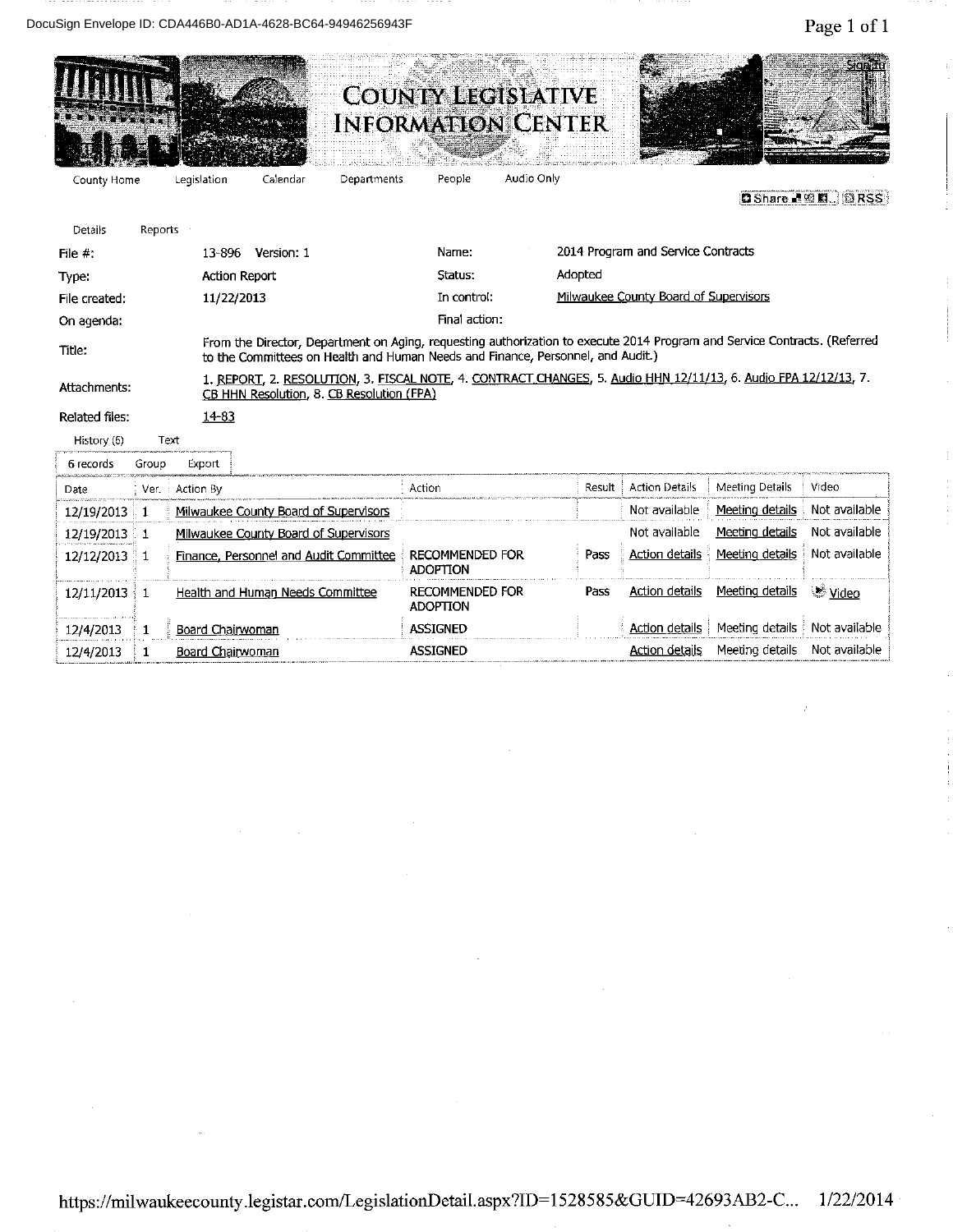| $\overline{2}$                        |                                                                                                                                                                                                                               |                                                                                                                                                                                                                                                    | File No. 13-896                      |  |  |
|---------------------------------------|-------------------------------------------------------------------------------------------------------------------------------------------------------------------------------------------------------------------------------|----------------------------------------------------------------------------------------------------------------------------------------------------------------------------------------------------------------------------------------------------|--------------------------------------|--|--|
| $\overline{3}$<br>$\overline{4}$<br>5 | (ITEM                                                                                                                                                                                                                         | ) From the Director, Department on Aging, requesting authorization to<br>execute 2014 Program and Service Contracts, by recommending adoption of the following:                                                                                    |                                      |  |  |
| 6                                     |                                                                                                                                                                                                                               | <b>A RESOLUTION</b>                                                                                                                                                                                                                                |                                      |  |  |
| $\boldsymbol{7}$<br>$8\,$<br>9<br>10  |                                                                                                                                                                                                                               | WHEREAS, the Adopted Budget for the Milwaukee County Department on Aging<br>allocates revenues and expenditures for the purchase of a variety of supportive programs<br>and services for older persons living in Milwaukee County during 2014; and |                                      |  |  |
| 11<br>12<br>13<br>14<br>15            | WHEREAS, the Milwaukee County Commission on Aging was created by Chapter<br>53 of the Milwaukee County Code of General Ordinances as the designated Area Agency<br>on Aging for the County under the Older Americans Act; and |                                                                                                                                                                                                                                                    |                                      |  |  |
| 16<br>17<br>18<br>19                  | Milwaukee County Board of Supervisors; and                                                                                                                                                                                    | WHEREAS, consistent with Wisconsin Act 14, the Department on Aging must, on<br>behalf of the Commission, bring contracts at or above \$300,000 for authorization by the                                                                            |                                      |  |  |
| 20<br>21<br>22                        | for the period January 1, through December 31, 2014:                                                                                                                                                                          | WHEREAS, at its meeting on November 15, 2013, the Commission on Aging<br>recommended awarding the following program and service contract exceeding \$300,000                                                                                       |                                      |  |  |
|                                       |                                                                                                                                                                                                                               |                                                                                                                                                                                                                                                    |                                      |  |  |
| 23<br>24<br>25                        | <b>Provider Agency</b>                                                                                                                                                                                                        | <b>Program/Service</b>                                                                                                                                                                                                                             | Recommended<br><b>Contract Award</b> |  |  |
| 26<br>27<br>28<br>29                  | 1.<br>Inc.                                                                                                                                                                                                                    | Legal Action of Wisconsin, Benefit Specialist/Legal<br>Services                                                                                                                                                                                    | \$398,501                            |  |  |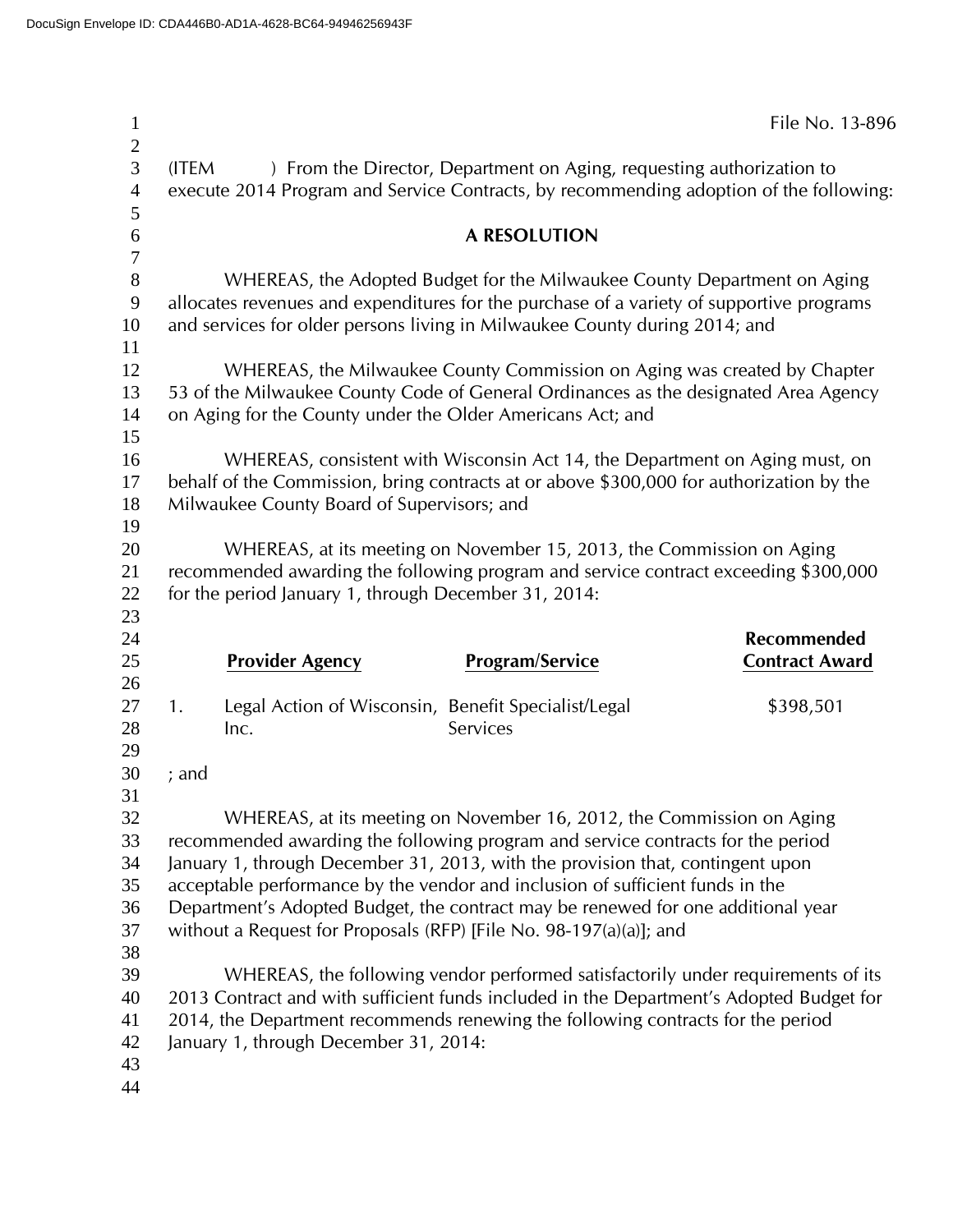| 45       |         |                                                       |                                                                                         |                       |
|----------|---------|-------------------------------------------------------|-----------------------------------------------------------------------------------------|-----------------------|
| 46       |         |                                                       |                                                                                         | Recommended           |
| 47       |         | <b>Provider Agency</b>                                | <b>Program/Service</b>                                                                  | <b>Contract Award</b> |
| 48       |         |                                                       |                                                                                         |                       |
| 49       | 2.      | United Community                                      | Programs in United Community                                                            | \$373,189             |
| 50       |         | Center, Inc.                                          | <b>Center Senior Center</b>                                                             |                       |
| 51       |         |                                                       |                                                                                         |                       |
| 52       | $;$ and |                                                       |                                                                                         |                       |
| 53       |         |                                                       |                                                                                         |                       |
| 54       |         |                                                       | WHEREAS, at its meeting on November 11, 2011, the Commission on Aging                   |                       |
| 55       |         |                                                       | recommended awarding the following program and service contracts for the period         |                       |
| 56       |         |                                                       | January 1, through December 31, 2012, with the provision that, contingent upon          |                       |
| 57       |         |                                                       | acceptable performance by the vendor and inclusion of sufficient funds in the           |                       |
| 58       |         |                                                       | Department's Adopted Budget, the vendor may be awarded up to two additional one-year    |                       |
| 59       |         | contracts without an RFP [File No. 98-197(a)(a)]; and |                                                                                         |                       |
| 60       |         |                                                       |                                                                                         |                       |
| 61       |         |                                                       | WHEREAS, the following vendors performed satisfactorily under requirements of           |                       |
| 62       |         |                                                       | their 2012 and 2013 Contracts, and with sufficient funds included in the Department's   |                       |
| 63       |         |                                                       | Adopted Budget for 2014, the Department recommends renewing the following contracts     |                       |
| 64       |         |                                                       | for the period January 1, through December 31, 2014, for year two of a two-year renewal |                       |
| 65       | option: |                                                       |                                                                                         |                       |
| 66       |         |                                                       |                                                                                         |                       |
|          |         |                                                       |                                                                                         |                       |
| 67       |         |                                                       |                                                                                         | Recommended           |
| 68       |         | <b>Provider Agency</b>                                | <b>Program/Service</b>                                                                  | <b>Contract Award</b> |
| 69       |         |                                                       |                                                                                         |                       |
| 70       | 3.      | Interfaith Older Adult                                | Programs in Clinton and                                                                 | \$1,293,007           |
| 71       |         | Programs, Inc.                                        | Bernice Rose Park, McGovern                                                             |                       |
| 72       |         |                                                       | Park, Washington Park, Wilson                                                           |                       |
| 73       |         |                                                       | Park, and Lawrence P. Kelly                                                             |                       |
| 74       |         |                                                       | <b>Senior Centers</b>                                                                   |                       |
| 75       |         |                                                       |                                                                                         |                       |
| 76       |         |                                                       |                                                                                         | Recommended           |
| 77       |         | <b>Provider Agency</b>                                | <b>Program/Service</b>                                                                  | <b>Contract Award</b> |
| 78       |         |                                                       |                                                                                         |                       |
| 79       | 4.      | Interfaith Older Adult                                | <b>Family Caregiver Support and</b>                                                     | \$472,000             |
| 80       |         | Programs, Inc.                                        | <b>Alzheimer's Disease Direct Services</b>                                              |                       |
| 81       |         |                                                       |                                                                                         |                       |
| 82       | 5.      | Goodwill Industries of                                | Case Management and Delivery                                                            | \$995,603             |
| 83       |         | Southeastern Wisconsin,                               | Services for Home Delivered                                                             |                       |
| 84       |         | Inc.                                                  | Meals                                                                                   |                       |
| 85       |         |                                                       |                                                                                         |                       |
| 86<br>87 | $;$ and |                                                       |                                                                                         |                       |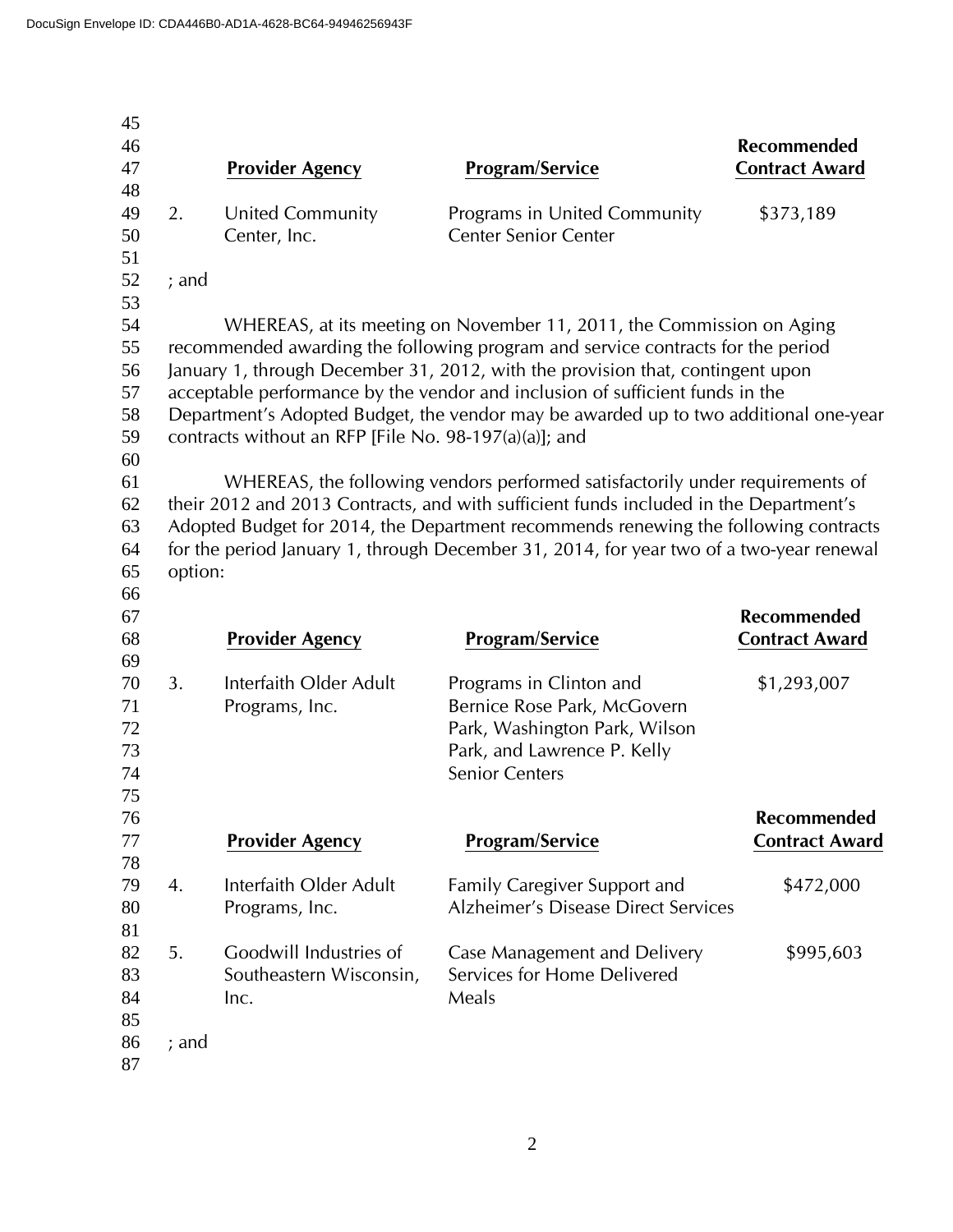WHEREAS, at its meeting on November 15, 2013, the Commission on Aging recommended awarding the following program and service contract for the period January 1, through December 31, 2014, with the provision that, contingent upon satisfactory performance of the vendor and inclusion of sufficient funds in the annual County Budget, the contract may be renewed for two additional years without an RFP [File No. 98-197(a)(a)]: **Recommended Provider Agency Program/Service Contract Award** 98 6. Transit Express, Inc. Specialized Elderly 51,373,275 Transportation Services ; and WHEREAS, the above recommended contracts require authorization by the Milwaukee County Board of Supervisors; and WHEREAS, the Committee on Health and Human Needs, at its meeting of December 11, 2013, recommended adoption of the Department's request (vote 7-0); and WHEREAS, the Committee on Finance, Personnel, and Audit, at its meeting of December 12, 2013, also recommended adoption of the Department's request (vote 9-0); 111 now, therefore, BE IT RESOLVED, that the Director, Milwaukee County Department on Aging, is hereby authorized to enter into contracts for 2014 with the above named providers and for the programs, services, amounts, and contract periods indicated.  $\frac{118}{119}$  jmj 119 12/17/13<br>120 H:\Shared H:\Shared\COMCLERK\Committees\2013\Dec\FPA\Resolutions\13-896.doc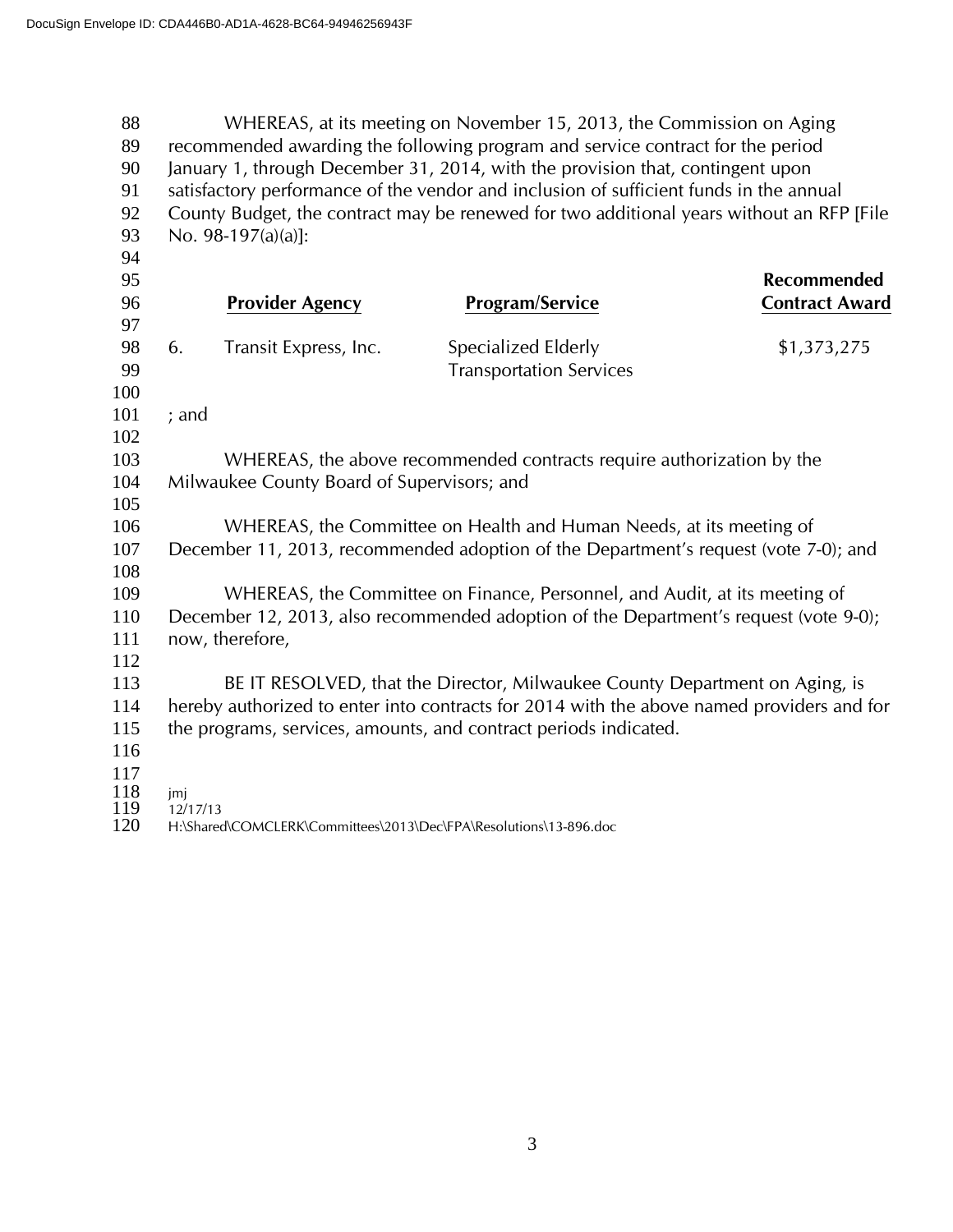# **Milwaukee County Department on Aging 2014 Purchase of Service Contract Transportation Services**

| <b>Contract Number</b> | 415-414-13                                         |
|------------------------|----------------------------------------------------|
| Service                | <b>Specialized Elderly Transportation Services</b> |

This Contract is made and entered between Milwaukee County, a Wisconsin municipal body corporate represented by the Milwaukee County Department on Aging, 1220 West Vliet Street Suite 302, Milwaukee, WI 53205 (hereinafter called County) and Transit Express, Inc., (hereinafter called Contractor), and whose primary business address for the purposes of this Contract is:

| 424 W Cherry St     |
|---------------------|
| Milwaukee, Wi 53212 |
|                     |

# **1. Dates of Performance**

This Contract is for the period of January 1, 2014 through December 31, 2014, or until such time time as provided herein.

# **2. Scope of Service**

Contractor shall specifically perform all of the services and achieve the objectives as set forth in the proposal submitted by Contractor to County, which is attached hereto as Exhibit I, Description of Proposed Programs and Services, and incorporated by reference. Contractor shall perform all services provided under this Contract in the manner prescribed by the relevant Program/Service Guidelines or Specifications, which are herein incorporated by reference and made a part of this Contract as if physically attached hereto.

# **3. Staffing and Delivery of Services**

- A. Contractor shall provide all personnel required to perform the services under this Contract. Such personnel shall not be employees of, or have any other contractual relationships with, County. Any replacement of personnel listed in Contractor's proposal shall be by persons of like qualifications, which shall be attested to by Contractor. Whenever possible, notification of replacement of personnel shall be provided to County prior to replacement.
- B. Contractor will provide proper supervision to all employees providing services under this Contract. Current job descriptions shall be kept on file for positions funded under this Contract, and each employee will be given a job description at the time of employment and whenever the job description is amended.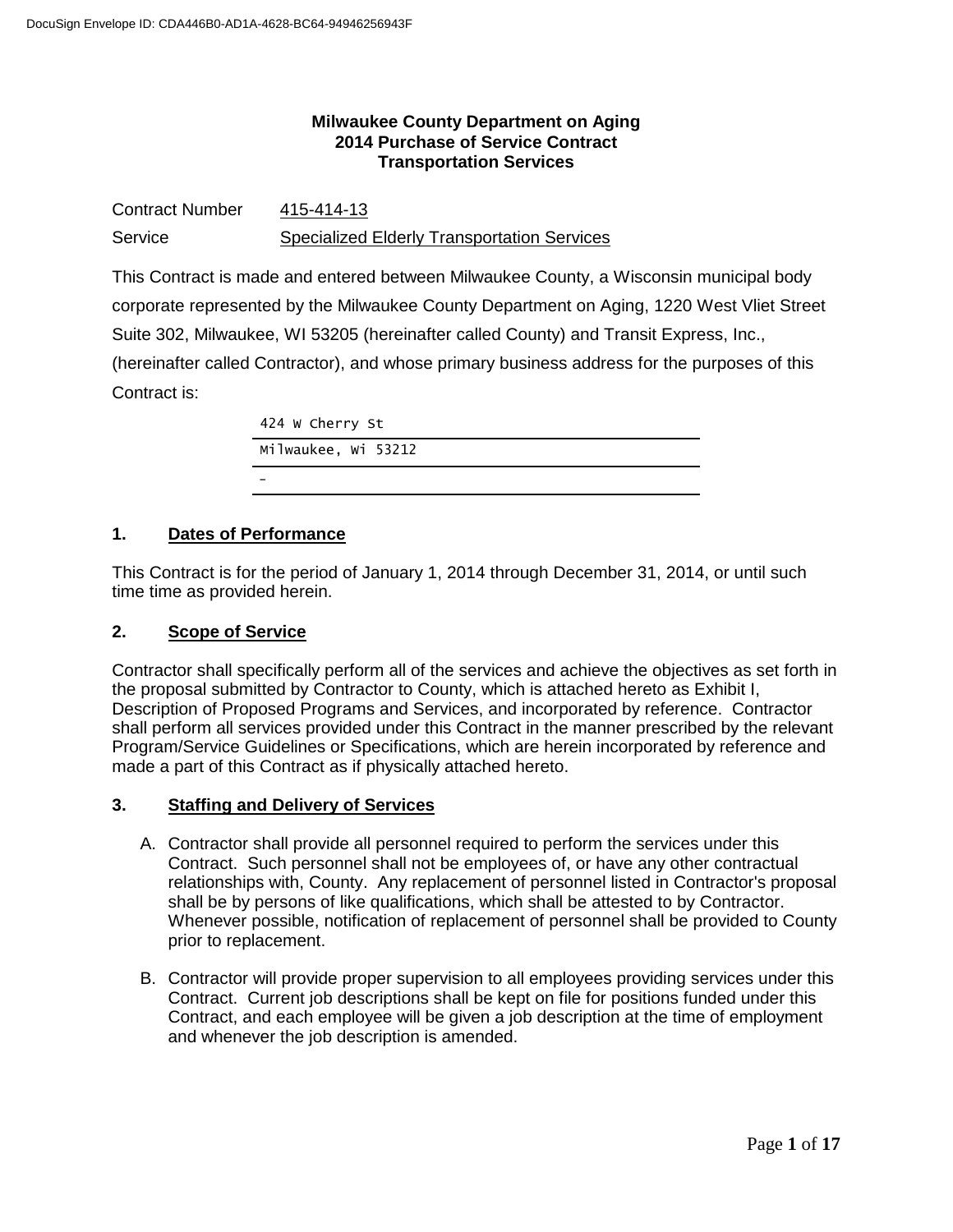- C. Except as provided herein and relevant Program/Service Guidelines or Specifications, Contractor shall determine the methods, procedures, and personnel policies to be used in providing services to eligible clients.
- D. This Contract in its entirety is at all times subject to such local, state, and federal laws and administrative regulations as exist at the time this Contract is executed and as shall become effective after execution but prior to termination of this Contract. Contractor shall comply with all federal, state, and local laws and regulations and shall maintain in good standing all licenses, permits, and certifications relating to the programs and services referred to herein.
- E. All clients served by Contractor under this Contract must meet County's eligibility requirements. The responsibility for determining client eligibility rests with County and Contractor will not be reimbursed for services provided to clients who have not been certified as eligible by County.
- F. Contractor agrees that the programs and services described in Exhibit I will be available to eligible clients throughout the period of this Contract and to accept all clients referred by County as long as funds made possible through this Contract are available.
- G. Contractor shall maintain a log of complaints and provide County a copy of any written complaint made to Contractor regarding any of the services furnished hereunder and will inform County in writing of the actions taken by Contractor to resolve such complaints.

# **4. Fiscal Administration**

Contractor shall observe the following policies and practices with regard to all funds received from County pursuant to this agreement:

- A. Contractor agrees to identify the total cost of the program or service funded under this Contract.
- B. Contractor shall provide to County an agency-wide budget, disclosing all of Contractor's anticipated revenues and expenditures for the period of this Contract.
- C. Funds received by the Contractor under this Contract may not be co-mingled with funds from other sources.
- D. Contractor shall maintain a uniform double entry accounting system and a management information system compatible with cost accounting and control systems.
- E. Contractor shall comply with allowable cost policies and procedures established by the Wisconsin Department of Health Services.

# **5. Compensation**

- A. Contractor shall be compensated based on agreed upon unit rates shown in Exhibit I, Description of Proposed Programs and Services, and includes a fuel price escalator provision (see section 31 on page 16).
- B. Contractor recognizes that the total service needs of the community may not be met and shall provide services within the specific amounts stated in Exhibit I. County is unable to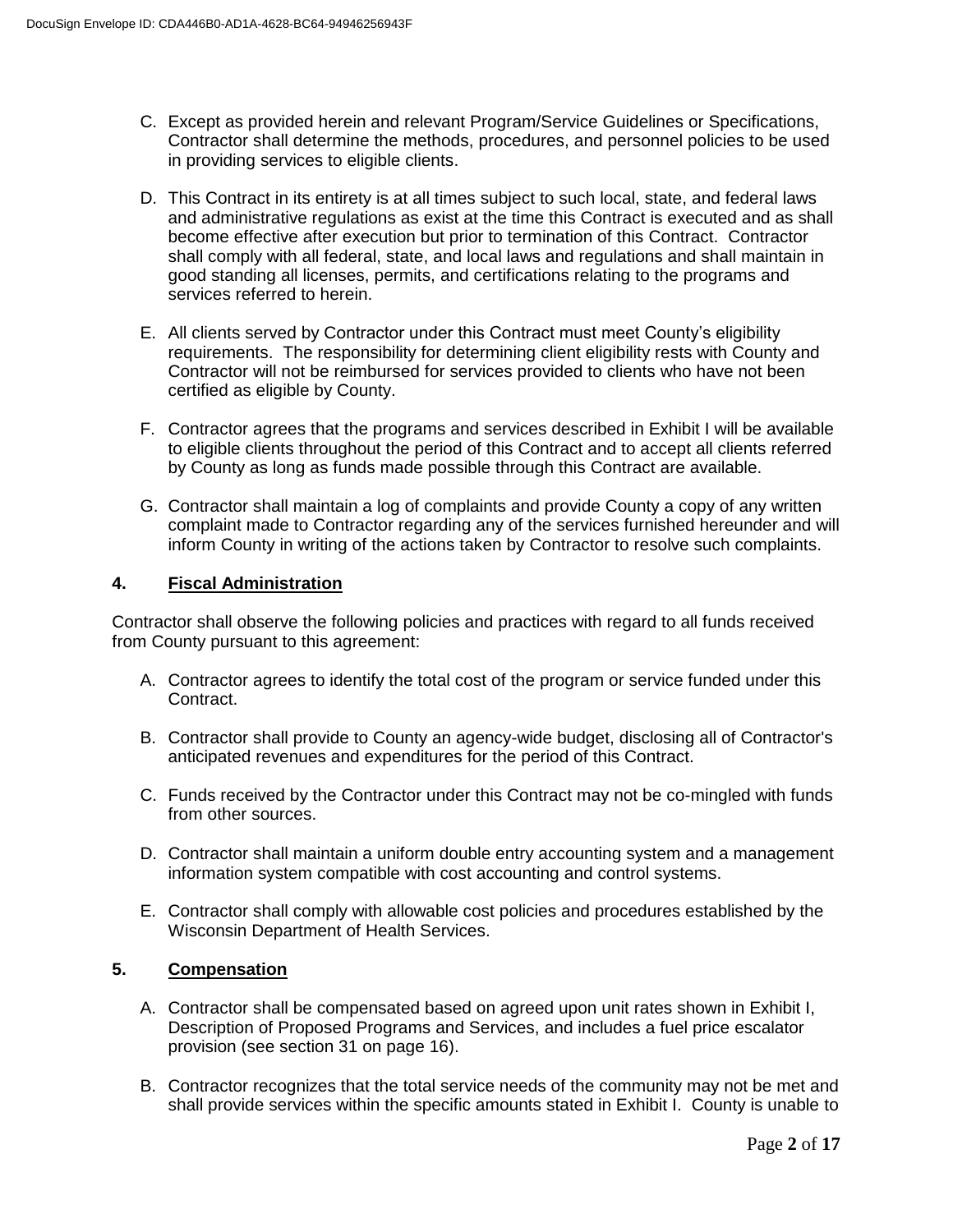guarantee the volume of requests funded by this Contract. Under no circumstances shall payments made under this Contract exceed the amount(s) authorized by the Milwaukee County Board of Supervisors. The parties agree that section 66.0135, Wisconsin Statutes, Prompt Pay Law, shall not apply to payment for programs and services provided hereunder.

- C. Funds may be advanced to Contractor as set forth in section 46.036 (3) (f) Wisconsin Statutes. The advance payment provision applies only when requested by Contractor. The advance payment shall be repaid to County upon demand. If Contractor fails to repay the advance as described, County shall have the right to withhold any payments due Contractor from County sufficient to cover the amount of the advance payment.
- D. Advance payments by County shall not exceed two twelfths (2/12ths) of the Contract award. If advance payments exceed \$10,000, Contractor shall provide County with a surety bond for an amount equal to the amount of the advance payment requests as provided by section 46.036 (3) (f) Wisconsin Statutes.
- E. Unless waived in writing by County, payments made by County to Contractor by the end of any month shall not exceed one-twelfth (1/12) of the annualized contract amount multiplied by the number of contract months elapsed plus any advance payments made by County to Contractor.
- F. County shall recover from Contractor money paid in excess of the conditions of this Contract. Repayment shall be made in full within thirty (30) days after County has made written demand to Contractor for repayment. County may recover repayments due from any subsequent payments due Contractor now, or from future contracts, or any other service agreement with County. County shall charge interest on any outstanding repayments as set forth in section 46.09 (4) (d) (8) General Ordinances of Milwaukee County.
- G. No funds within this Contract may be used to supplant Medical Assistance, Health Maintenance Organization (HMO), or Preferred Provider Organization (PPO) funded services.
- H. County and Contractor acknowledge that funding of this Contract is completely dependent upon state and federal grants and contracts. The obligation of County to purchase the services described herein is contingent upon present state and federal grants and contracts continuing at their present levels. Should such funding sources terminate or be reduced, County reserves the right, in its sole discretion, either to terminate this agreement or revise the scope of services being purchased to reflect any reduction in such funding. It is further recognized and agreed by County and Contractor that the programs and services provided under this Contract are subject to all provisions of said federal and state grants and contracts, and Contractor agrees to comply with all such provisions for the period of this Contract, including all applicable provisions of the standard State/County contract.

# **6. Billing and Reporting**

A. Contractor shall provide County with monthly billings and reports for services provided under this Contract by the fifth (5th) working day of the month following the month in which services are provided. Contractor shall submit billings and reports on the forms and according to the manner specified by County.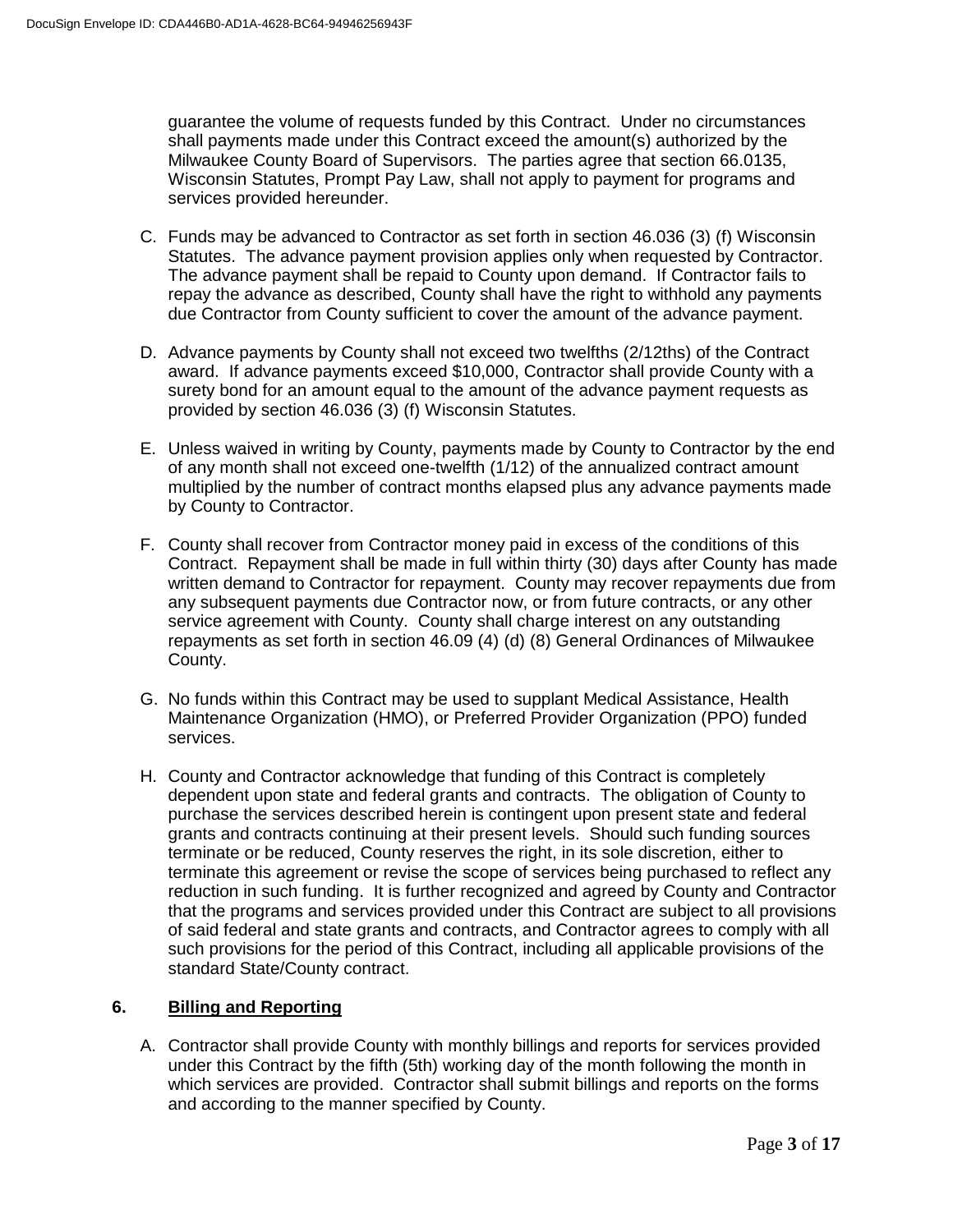B. Within thirty (30) days of the receipt of all required billings and reports, County shall make payment to Contractor of the net amount due.

# **7. Record Keeping and Access to Records**

- A. Contractor shall maintain and, upon request, furnish to County, at no cost to County, any and all information requested by County relating to the quality, quantity, and cost of services covered by this Contract and shall allow authorized representatives of County and County's funding sources to have access to all records necessary to confirm Contractor's compliance with law and the Program/Service Guidelines or Specifications for this Contract. Access to information shall include computerized data and/or other electronic information used by the Contractor, made available in formats suitable for data analysis, such as queries, using conventional software programs.
- B. Contractor shall maintain written verification of programs and services provided under this Contract, including the dates of programs and services performed for all of the purchased programs and services rendered, as specified by County. Contractor shall maintain clearly identified and readily accessible documentation of costs supported by properly executed payrolls, time records, invoices, contracts, vouchers, or other official documentation evidencing in proper detail the nature and propriety of the programs and services provided. The Contractor shall maintain all such records for a period of at least four (4) years from the date of issuance of the certified financial and compliance audit. Records shall be maintained beyond the four-year requirement if an audit is in progress or exceptions identified in prior audits have not been resolved.
- C. It is agreed that County representatives, including representatives of the Department on Aging and the Office of the Comptroller, or representatives of appropriate state or federal agencies, including the Wisconsin Department of Health Services and the Wisconsin Department of Transportation, shall have the right of access to program, financial, and such other records of Contractor or Contractor's subcontractors as may be necessary to evaluate or confirm Contractor's cost estimates, rates, and charges for the programs and services provided under this Contract or as may be necessary to evaluate or confirm Contractor's delivery of the programs and services in compliance with the Program/Service Guidelines or Specifications for this Contract.

## **8. Inspection of Premises**

Contractor shall allow visual inspection of Contractor premises to County representatives and to authorized representatives of any other local, state or federal government unit. Inspection shall be permitted without formal notice at any time care and services are being furnished.

#### **9. Audit Requirements**

A. Unless waived by County, Contractor shall submit to County, on or before **June 30, 2015**, or such later date that is mutually acceptable to Contractor and County, two (2) original copies of a certified financial and compliance audit for calendar year 2014 performed by an independent certified public accountant (CPA) licensed to practice by the State of Wisconsin. Certified financial and compliance audit reports are required under section 46.036 (4) (c) Wisconsin Statutes. Requests for waiver and/or extension must be in writing and submitted before the original due date of the audit. Contractor's audit report will comply with the following conditions and requirements: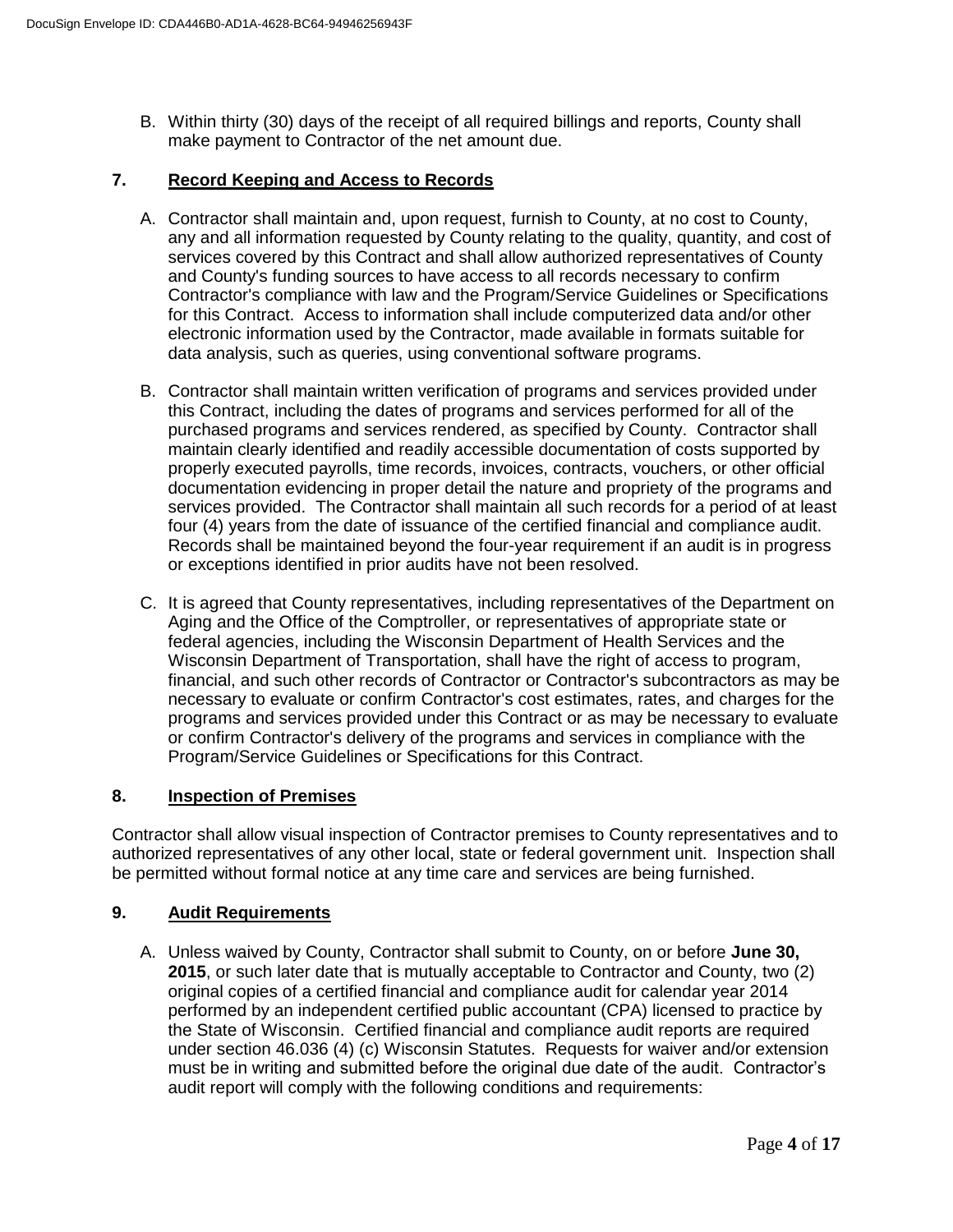Non-profit Contractors who received aggregate federal financial assistance of \$500,000 or more, either directly or indirectly, shall submit to County two (2) original copies of a certified audit for calendar year 2014 performed in accordance with the Office of Management and Budget (OMB) Circular A-133, Audits of States, Local Governments and Non-Profit Organizations. The audit submitted by Contractor shall be conducted in conformance with the following standards:

- (a) Wisconsin Department of Health Services DHS Audit Guide, 2012 Update (or later);
- (b) Standards applicable to financial audits contained in Government Auditing Standards (GAS*)* promulgated by the Comptroller General of the United States; and
- (c) Generally Accepted Auditing Standards (GAAS) adopted by the American Institute of Certified Public Accountants (AICPA).

## **Contractor shall also submit to County, on or before June 30, 2015, a statement acknowledging that Contractor received aggregate federal funding of \$500,000 or more for calendar year 2014.**

For-profit Contractors who received \$25,000 or more of aggregate federal financial assistance, either directly or indirectly, and non-profit Contractors who received \$25,000 or more of aggregate federal financial assistance, either directly or indirectly, but less than \$500,000 of aggregate federal financial assistance, either directly or indirectly, for calendar year 2014, shall submit to County, two (2) original copies of a certified audit for calendar year 2014 conducted in accordance with the following standards:

- (d) Wisconsin Department of Health Services DHS Audit Guide, 2012 Update (or later);
- (e) Standards applicable to financial audits contained in Government Auditing Standards (GAS) promulgated by the Comptroller General of the United States; and
- (f) Generally Accepted Auditing Standards (GAAS) adopted by the American Institute of Certified Public Accountants (AICPA).

### **Contractor shall also submit to County, on or before June 30, 2015 a statement acknowledging that Contractor did not receive aggregate federal funding of \$500,000 or more for calendar year 2014.**

Regardless of status or format, all CPA audits and reports referenced above shall contain the following Financial Statements, Schedules, and Auditor's Reports:

# **(1) Financial Statements for the Entire Organization**

- a. Comparative Balance Sheet for Total Agency.
- b. Comparative Statement of Operations for Total Agency.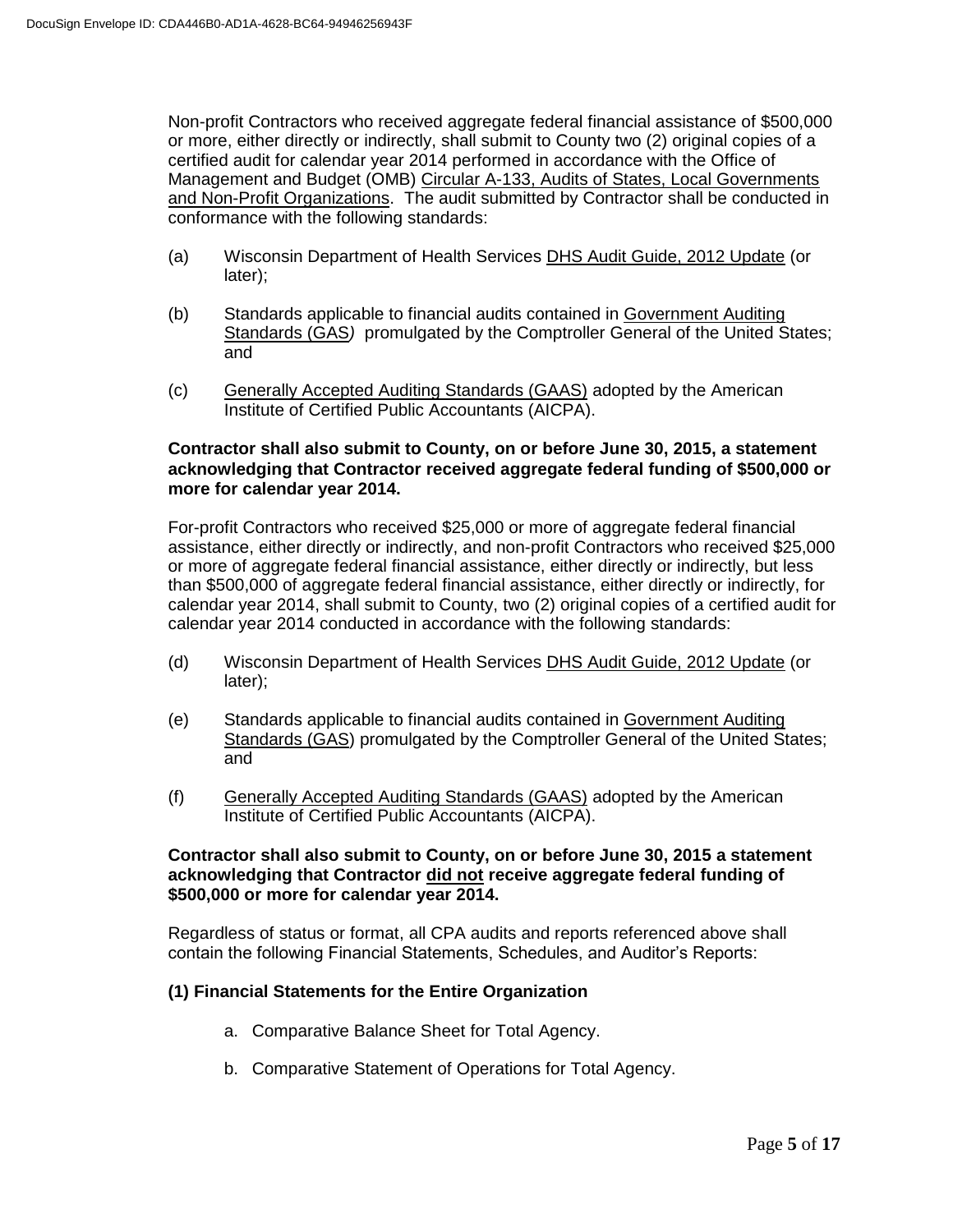- c. Statement of Changes in Financial Position or Statement of Cash Flows for Total Agency.
- d. Supplemental schedules of program revenues and expenses identified by funding source for each program or service referenced in Exhibit I, including non-federal matching share, if required, and client contributions.
- e. Notes to financial statements, including units of service, if applicable, provided by contract (if not disclosed on the face of the financial statements), and disclosure of related party transactions, if any, and the source of the non-federal matching share, if such matching share is required.

# **(2) Auditor's Reports**

- a. Report on the financial position, results of operations, and changes in the financial position or Statement of Cash Flows for the entire agency.
- b. Report on Compliance, including compliance with applicable laws and regulations, and any subsequent revisions, and compliance with material financial terms and conditions of this Contract, including allowability of program costs.
- c. Report on Evaluation of Internal Accounting Controls. A copy of any management letter or equivalent document issued in conjunction with the audit shall be provided to County.
- d. Findings of non-compliance.
- e. Schedule of questioned costs and the potential amount of repayment prior to offsetting any unrelated items.
- f. Schedule of Federal and State Awards broken down by contract year. The schedule shall identify the contract number and program name from Exhibit I of the contract. Each program or service under County Contract must be reported as a separate item by contract year.
- g. A report on the status of action(s) taken on prior audit findings.

# **(3) General**

The following is a summary of the general laws; rules and regulations with which the auditor should be familiar in order to satisfactorily complete the audit.

- a. GAO, Standards for Audit of Governmental Organizations, Programs, Activities and Functions
- b. AICPA, Generally Accepted Auditing Standards
- c. OMB Circular A-133, Audits of States, Local Governments, and Non-Profit **Organizations**
- d. OMB Circular A-133, 2013 Compliance Supplement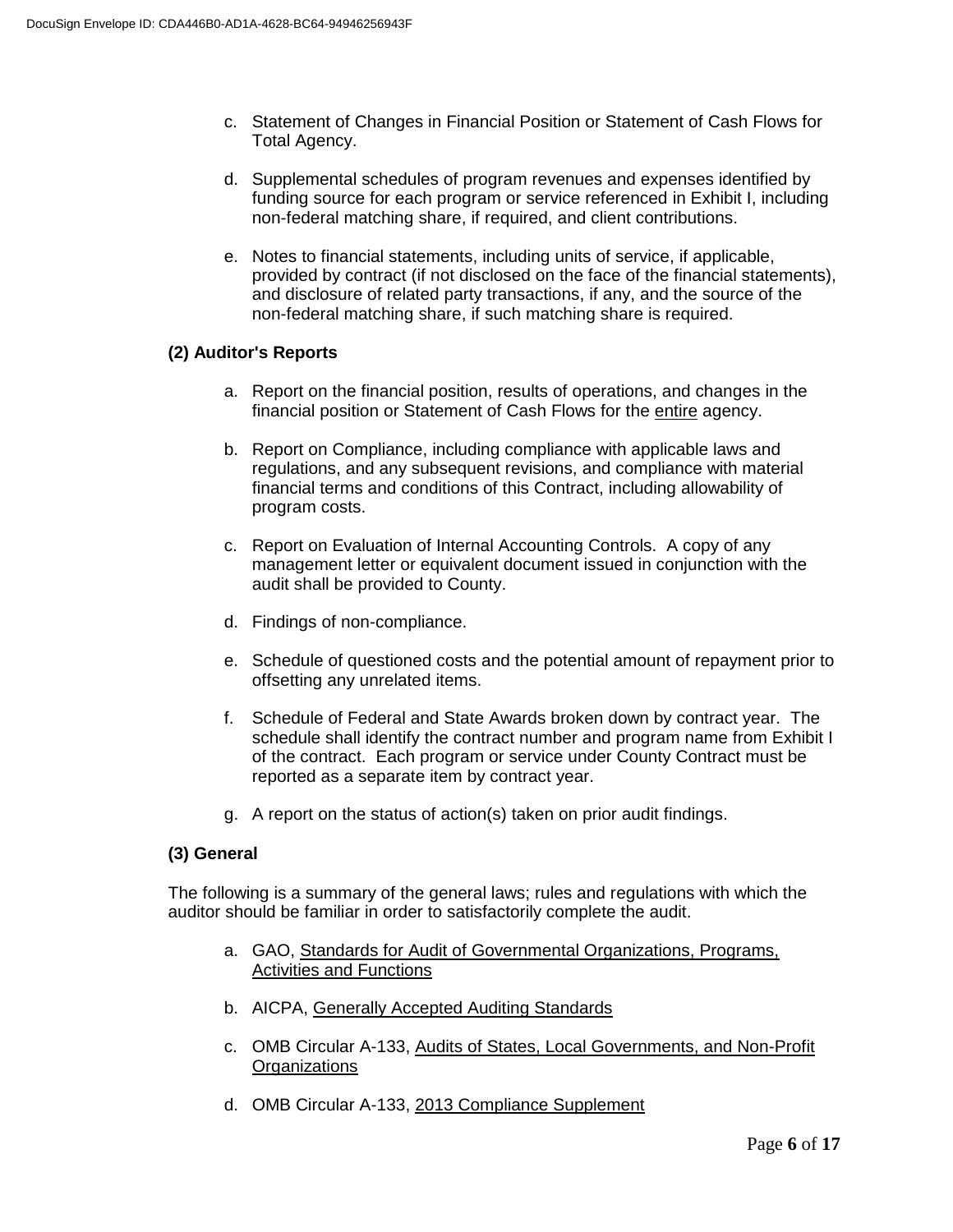- e. OMB Circular A-122, Cost Principles For Nonprofit Organizations
- f. OMB Circular A-87, Cost Principles for State, Local and Indian Tribal **Governments**
- g. Wisconsin State Statutes, Section 46.036, Purchase of Care and Services
- h. Wisconsin Department of Administration, State Single Audit Guidelines, Current Revision
- i. Wisconsin Department of Health Services, DHS Audit Guide, 2012 Update (or later)
- j. Wisconsin Department of Health Services, Allowable Cost Policy Manual Current Revision
- B. Contractor hereby authorizes and directs its Certified Public Accountant, if requested, to share all work papers, reports, and other materials generated during the audit with County, including the Department on Aging and the Department of Audit, or their designees, and with representatives of Federal and State funding agencies, including the Wisconsin Department of Health Services and Wisconsin Department of Transportation. Such access shall include the right to obtain copies of the work papers and computer disks, or other electronic media that document the audit work. Contractor shall require its CPA to retain work papers for a period of at least four (4) years following the latter of contract termination or receipt, by County, of the certified audit report.
- C. Contractor and County mutually agree that the County Director of Audits, as well as state and federal officials, reserve the right to review certified audit reports or financial statements, including supporting work papers or financial statements, and perform additional audit work as deemed necessary and appropriate, it being understood that additional overpayment refund claims or adjustments to prior claims may result from such reviews.
- D. Contractor agrees that County is entitled to repayment of amounts identified as a result of the audit required under this section, and acknowledges that failure to repay such amounts may result in legal action as determined by Milwaukee County Corporation Counsel. County shall charge interest on any outstanding repayments as set forth in section 46.09 (4) (d) (8) General Ordinances of Milwaukee County.
- E. Contractor's reporting on a fiscal year other than a calendar year shall be considered in compliance with audit requirements upon submittal of the following:
	- (1) Filing of contractor's fiscal year audit, meeting the audit requirements in Sections 9 A. (1) (2) and (3) above within 180 calendar days of the fiscal year closing.
	- (2) Schedules of revenues and expenses identified by funding source for each program or activity referenced in Exhibit I of the Contract. The schedules shall be reviewed and compiled by Contractor's auditor(s) with all information required in Section 9 A. (2) a. above for the period from the close of Contractor's fiscal year through the end of the calendar year, on or before June 30, 2015, or such later date that is mutually acceptable to Contractor and County.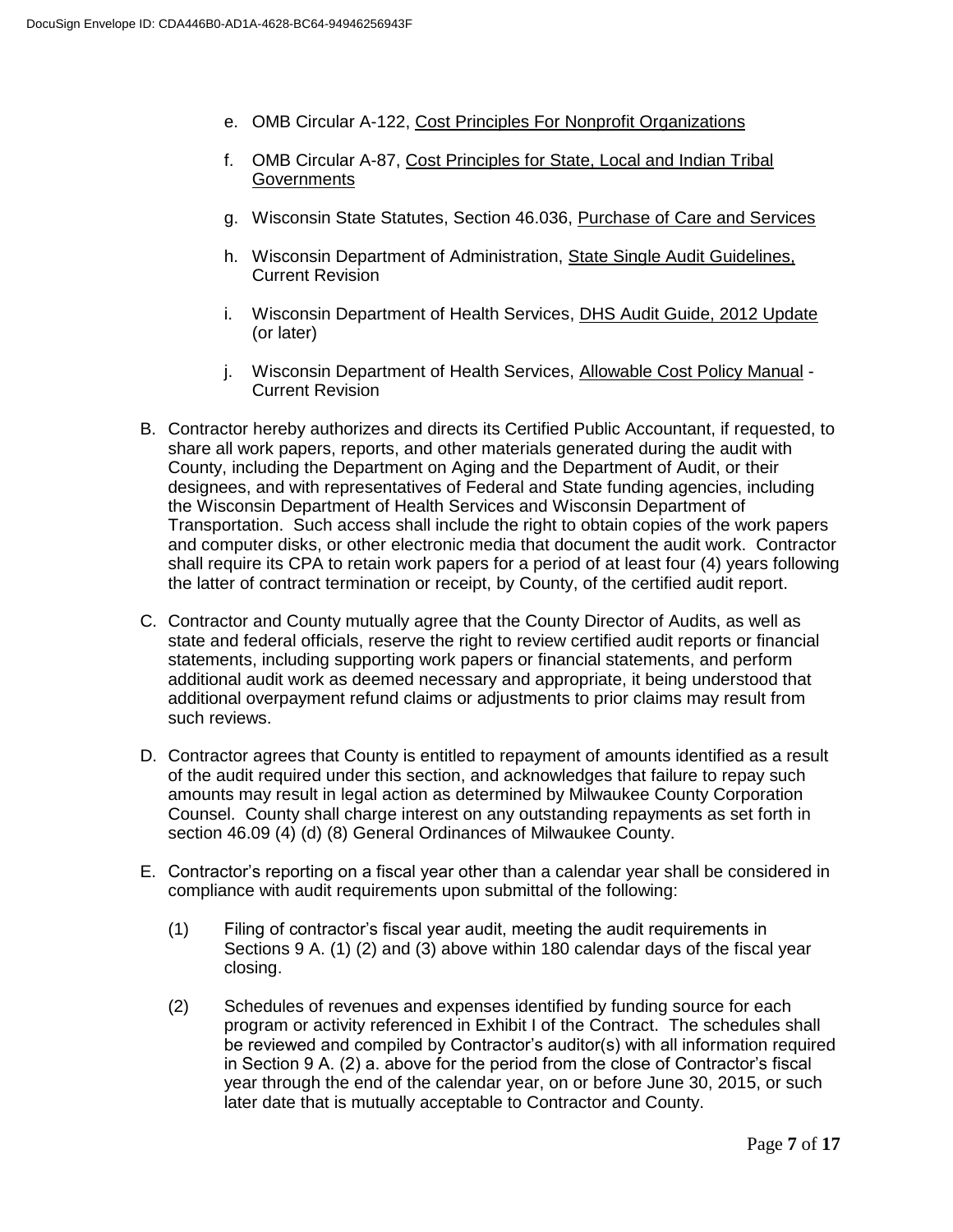- F. Contractor agrees to submit to County plans for correcting weaknesses identified in Contractor's audit.
- G. Contractor agrees to cooperate with County in the implementation of County's Audit Fraud Hotline by posting notices to be provided by County in areas where all employees, including those employed by subcontractor, associated with this Contract will have access to the notices for the duration of this Contract.
- H. Contractor, and its CPA, shall maintain records for audit purposes for a period of at least four (4) years following the latter of contract termination or receipt, by County, of the certified audit report. Records shall be maintained beyond the minimum requirement if an audit is in progress or exceptions identified in prior audits have not been resolved.
- I. Contractors who subcontract with other providers for the provision of care and services are required by federal and state regulations to monitor their subrecipients.

Contractors shall have on file, and available for review by County, copies of subrecipient's CPA audit reports and financial statements. The Contractor shall maintain all such records for a period of at least four (4) years following the latter of contract termination or submission of the certified audit report. The records shall be retained beyond the four-year period if an audit is in progress or exceptions have not been resolved.

Subrecipient shall maintain and, upon request, furnish to County, at no cost to County, any and all information requested by County relating to the quality, quantity, or cost of services covered by the subcontract and shall allow authorized representatives of County and County's funding sources to have access to all records necessary to confirm subrecipient's compliance with law and the program/service guidelines or specifications for this contract and the subcontract. Access to information shall include computerized data and/or other electronic information used by the Contractor, made available in formats suitable for data analysis, such as queries, using conventional software programs

It is agreed that County representatives, including representatives of the Department on Aging and the Office of the Comptroller, or representatives of appropriate state or federal agencies, including the Wisconsin Department of Health Services and Wisconsin Department of Transportation, shall have the right of access to program, financial, and such other records of subrecipients as may be requested to evaluate or confirm subrecipient's cost estimates, rates, and charges for the care and service, or as may be necessary to evaluate or confirm subrecipient's delivery of the care and service in compliance with the Program/Service Guidelines or Specifications for this contract and the subcontract.

Subrecipient shall maintain written verification of care and service provided under the subcontract, including the dates of services performed for all of the purchased services rendered, as specified by County. The subrecipient shall maintain clearly identified and readily accessible documentation of costs supported by properly executed payrolls, time records, invoices, contracts, vouchers, or other official documentation evidencing in proper detail the nature and propriety of the service provided. The subrecipient shall maintain all such records for a period of at least four years following the latter of contract termination or submission of the certified audit report. The records shall be retained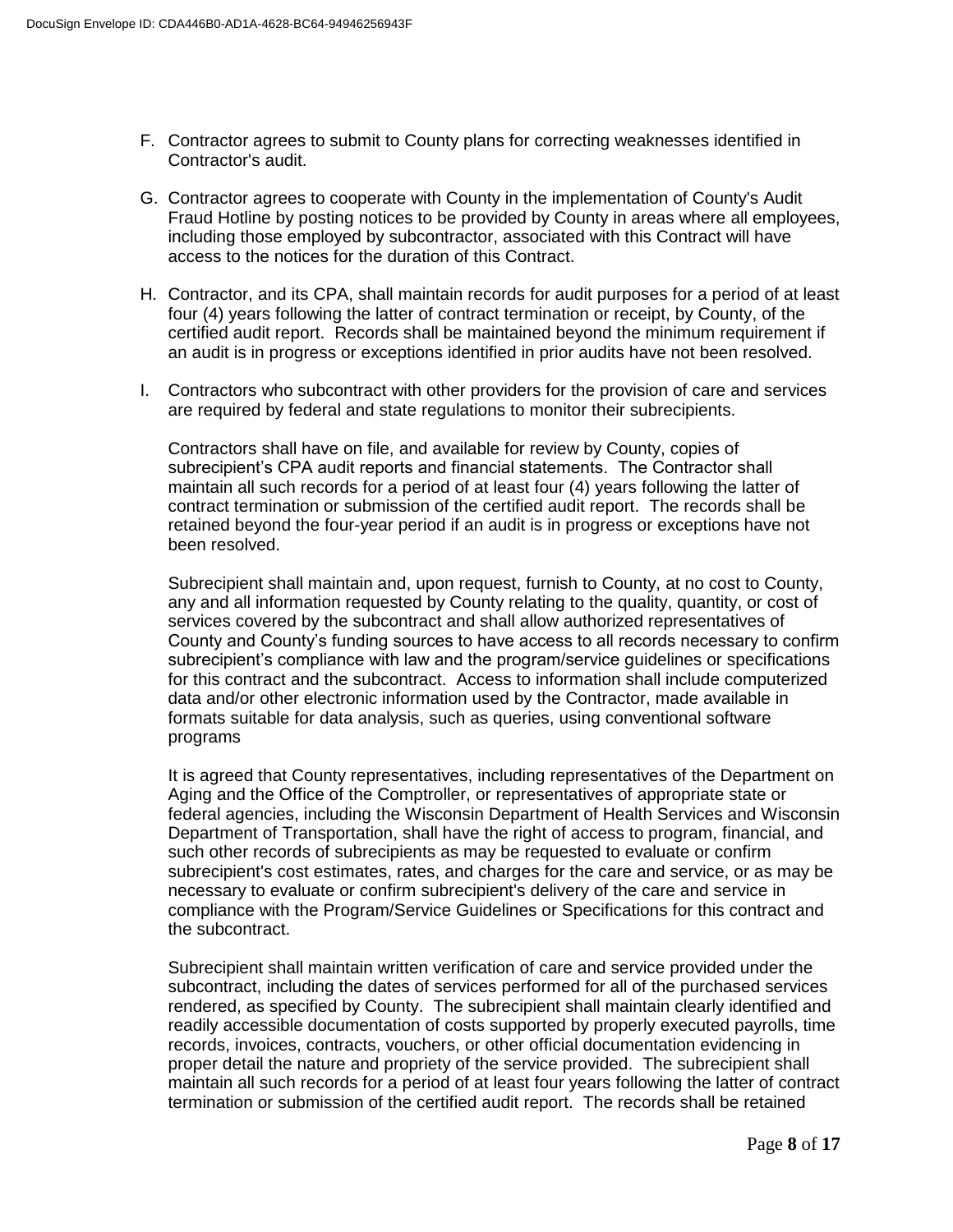beyond the four-year period if an audit is in progress or exceptions from prior audits have not been resolved.

Subrecipient shall allow visual inspection of subrecipient's premises to County representatives and to representatives of any other unit of local, state, or federal government. Inspection shall be permitted without formal notice at any time care and services are being furnished.

J. Failure on the part of the Contractor to comply with these requirements shall result in withholding of any payments otherwise due Contractor from County and ineligibility for future contracts with County until such time as these requirements are met.

# **10. Non-Discrimination and Equal Employment Opportunity**

- A. Contractor agrees to comply with Title VI of the Civil Rights Act of 1964 (P. L. 88-352), and that no eligible client shall be unlawfully denied services or be subjected to discrimination because of age, race, religion, color, national origin, sex, sexual orientation, location, handicap, physical condition, or developmental disability as defined in section 51.01 (5) Wisconsin Statutes.
- B. Contractor agrees not to unlawfully discriminate against any employee or applicant for employment because of age, race, religion, color, national origin, sex, sexual orientation, location, handicap, physical condition, or developmental disability as defined in section 51.01 (5) Wisconsin Statutes. Contractor agrees to comply with the relevant provisions of section 56.17 of the General Ordinances of Milwaukee County and which is hereby incorporated by reference as though fully set forth herein.

# **11. Indemnity**

- A. The Contractor agrees to the fullest extent permitted by law, to indemnify, defend, and hold harmless, the County, and its agents, officers, and employees, from and against all loss or expense including costs and attorney's fees by reason of liability for damages including statutory benefits under Workers' Compensation laws, suits at law or in equity, caused by any wrongful, intentional, or negligent act or omission of the Contractor, or its (their) agents which may arise out of or are connected with the activities covered by this Contract.
- B. Contractor shall indemnify and save County harmless from any award of damages and costs against County for any action based on U. S. patent and copyright infringement regarding computer programs involved in the performance of the tasks and services covered by this Contract.
- C. Contractor agrees to indemnify County for any amount County may be required to repay to the Wisconsin Department of Health Services or the Wisconsin Department of Transportation by virtue of payments made to Contractor by County under this Contract that the Department of Health Services or the Department of Transportation determine to be overpayments or inappropriate payment.

## **12. Insurance**

A. Contractor agrees to provide and maintain proof of financial responsibility to cover costs as may arise from claims of tort and/or vicarious liability due to its actions or omissions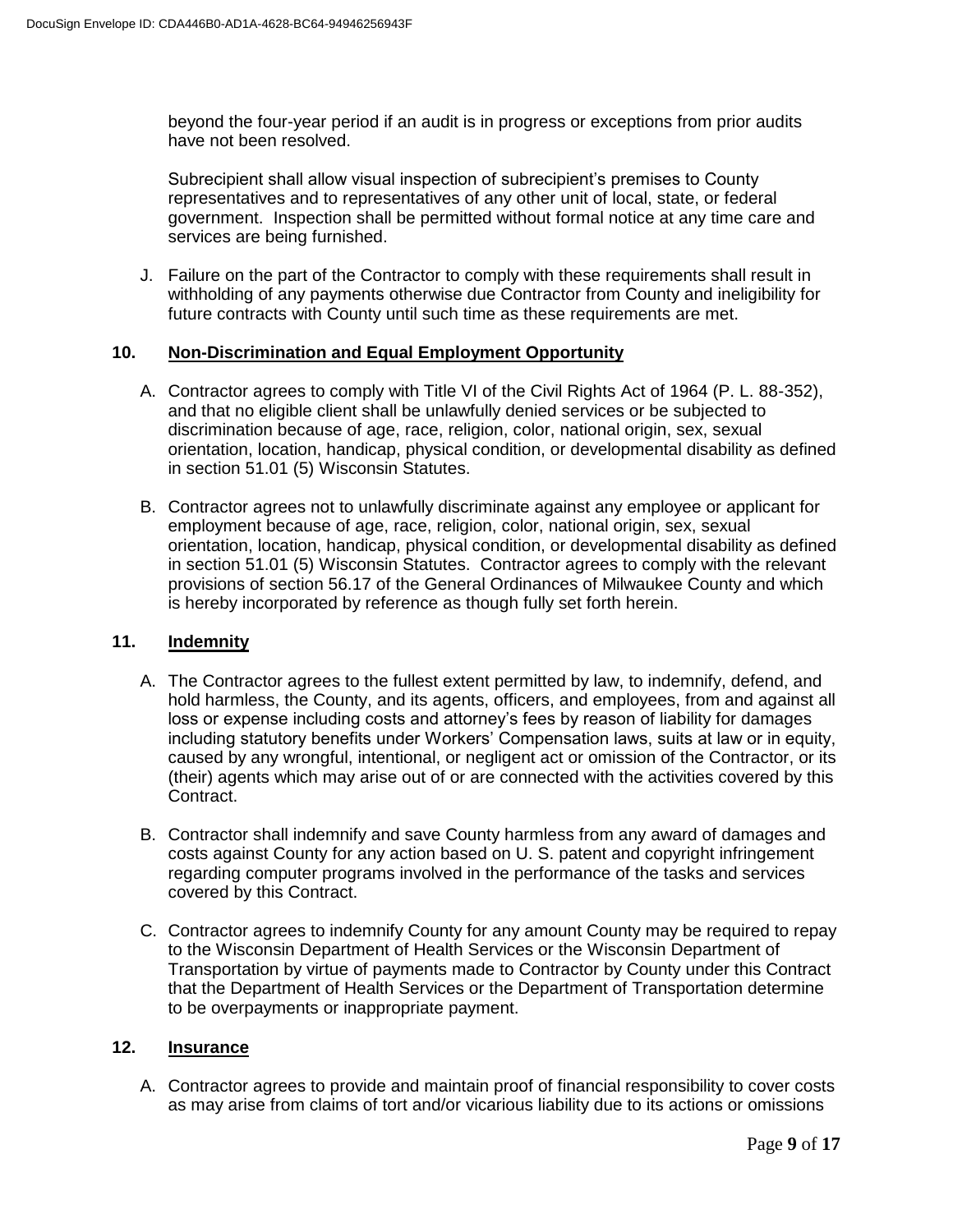or the actions or omissions of its employees. Such evidence shall include coverage for Worker's Compensation claims, as required by the State of Wisconsin, Employers Liability, General and Automobile Liability, and Comprehensive Crime Coverage in the following minimum amounts:

| <b>Type of Coverage</b>                                                                                                                                                          | <b>Minimum Limits</b>                                                                                                                                           |
|----------------------------------------------------------------------------------------------------------------------------------------------------------------------------------|-----------------------------------------------------------------------------------------------------------------------------------------------------------------|
| <b>Wisconsin Worker's Compensation</b><br>or Proof of All States coverage                                                                                                        | Statutory                                                                                                                                                       |
| <b>Employers Liability</b>                                                                                                                                                       | \$100,000/\$500,000/\$100,000                                                                                                                                   |
| <b>Commercial General Liability</b><br>Bodily Injury & Property Damage<br>(Incl. Personal Injury, Fire, Legal,<br>Contractual & Products/Completed<br>Operations)                | \$1,000,000 per Occurrence<br>\$1,000,000 General Aggregate                                                                                                     |
| <b>Automobile Liability</b>                                                                                                                                                      |                                                                                                                                                                 |
| Bodily Injury & Property Damage<br>All Autos-Owned, non-owned<br>and/or hired                                                                                                    | \$1,000,000 per Accident                                                                                                                                        |
| <b>Uninsured Motorists</b>                                                                                                                                                       | per Wisconsin Requirements                                                                                                                                      |
| <b>Comprehensive Crime Coverage</b><br>To include Fidelity, Theft, Money &<br>Securities, Inside & Outside to<br>protect the loss of funds by<br>embezzlement, theft, fire, etc. | <b>Fidelity per Occurrence: Fidelity</b><br>coverage consistent with require-<br>ments under 13, below.<br>\$5,000 Money and Securities,<br>Inside and Outside. |

- B. **County, As Its Interests May Appear, shall be named as Additional Insured for General and Automobile Liability and be afforded a thirty (30) day written notice of cancellation or non-renewal. Disclosure must be made of any non-standard or restrictive additional insured endorsement, and any use of non-standard or restrictive additional insured endorsement will not be acceptable. Contractor shall submit a certificate of insurance indicating the above coverage for the duration of this Contract and for review and approval by County. Contractor shall provide an updated certificate to County when changes occur in agents or coverage during the duration of this Contract.**
- C. A Waiver of Subrogation for Workers Compensation by endorsement in favor of Milwaukee County is required to be furnished. Additional insured endorsements (for General and Auto Liability), the endorsement for the Waiver of Subrogation for Workers Compensation and the insurance certificate indicating the above coverage are all required to be submitted for review and approval of the County. Coverage shall be placed with an insurance company approved by the State of Wisconsin and rated "A" per Best's Key Rating Guide.
- D. Additional information as to policy form, retroactive date, discovery provisions and applicable retentions, shall be submitted to County if requested, to obtain approval of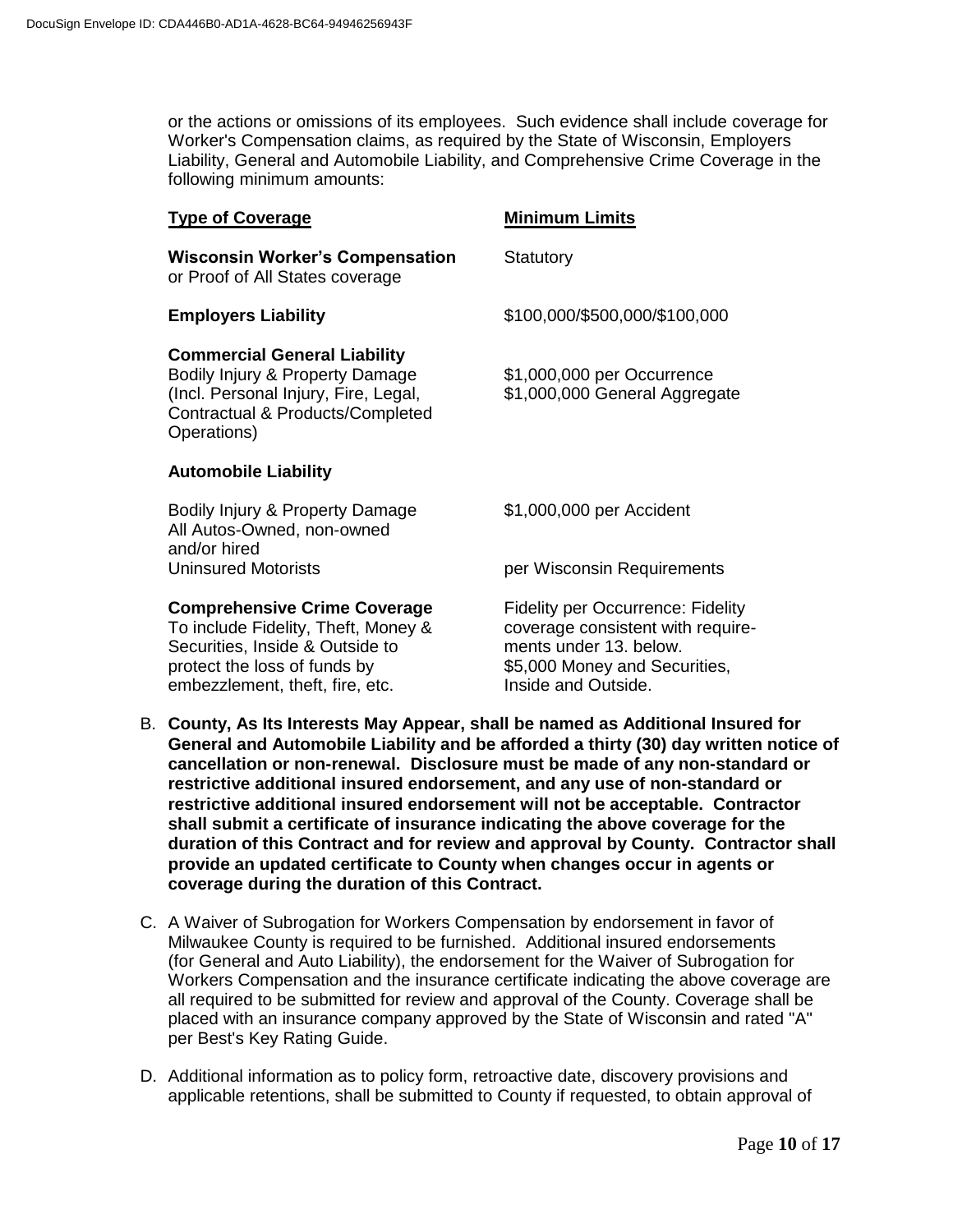insurance requirements. Any deviations, including use of purchasing groups, risk retention groups, etc., or requests for waiver from the above requirements shall be submitted in writing to the County for approval prior to the commencement of activities under this Contract.

E. Contractor shall notify County immediately upon the commencement of any litigation against the Contractor where there is any possibility that County may be made a party thereto.

## **13. Bonding Requirement**

- A. A Fidelity bond covering employee dishonesty shall be evidenced covering every officer, director, agent, or employee of the Contractor who is authorized to receive or deposit funds under this Contract or who is authorized to issue financial documents, checks or other instruments of payment for costs related to the programs and services provided under this Contract.
- B. The bond form shall be on a commercial blanket basis in the minimum occurrence amount of \$10,000, or 10% of the total amount of the contract award, whichever is greater. A Contractor who provides services under multiple contracts with the Department on Aging shall evidence the Fidelity bond in the occurrence amount applicable to the dollar amount of the largest single contract with the Department. The period of coverage shall be no less than for the period of this Contract, if not on a continuous basis, with a discovery period of not less than one year subsequent to cancellation or termination of the bond. The bond shall stipulate that the Contractor be given thirty (30) days advance notice by the surety prior to making any material change in, or cancellation of, the bond. The advance notice shall be by certified mail. The Contractor may procure fidelity coverage in a comprehensive crime policy, including money and security coverage(s) as outlined in Section 12 A. above.

#### **14. Withholding of Payments**

Failure of Contractor to comply with Contract requirements may result in withholding or forfeiture of any payments otherwise due Contractor from County by virtue of any County obligation to Contractor until such time as the Contract requirements are met.

#### **15. Contract Termination**

- A. County or Contractor may terminate this contract for any reason, with or without cause, following thirty (30) days written notice, unless an earlier date is determined by County to be essential to the safety and well-being of the clients covered by this Contract with the exception of those facilities which must meet the notification requirements as applicable in Chapter 50 licensing. Failure to comply with any part of this Contract may be considered cause for early termination by the offended party. In the event of termination, the County will only be liable for services rendered through the date of termination and not for the uncompleted portion or any materials or services purchased or paid for by Contractor for use in completing this Contract.
- B. Contractor shall notify County, in writing, whenever it is unable to provide the required quality or quantity of programs and services. Upon such notification, County and Contractor shall determine whether such inability to provide the required quality and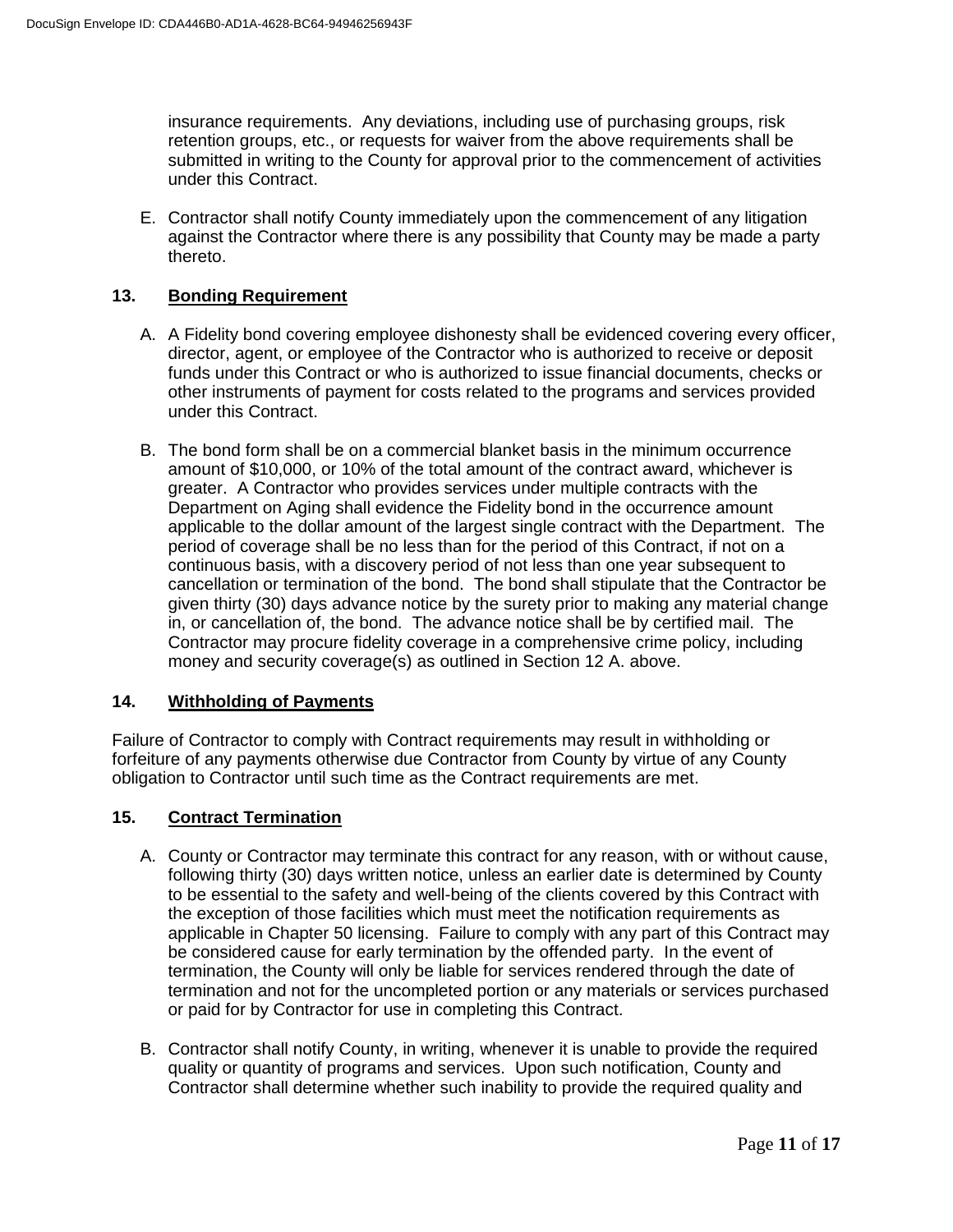quantity of programs and services will require a revision or early termination of this Contract.

- C. Notwithstanding any other right of termination, County reserves the right to immediately terminate, or reduce in scope, its obligations under this contract in the event that the sources of funding to the County derived through State or Federal grants or contracts is terminated or reduced. This right of immediate termination for loss of funding applies even if Contractor has not been paid for services previously rendered.
- D. County reserves the right to withdraw any qualified recipient from the program, service, institution, or facility of the Contractor at any time when in the judgment of County it is in the best interest of County or the qualified recipient to do so.

# **16. Advertising**

Contractor shall not publicly advertise through any media during the course of this Contract for the purpose of soliciting eligible persons to be recipients of services provided through this Contract without the advance written consent of County. All brochures, announcements, press releases, and other items used to promote services provided through this Contract must acknowledge that Milwaukee County funds these services.

# **17. Client Contributions**

- A. Where required by the relevant Program/Service Guidelines or Specifications, Contractor shall provide clients receiving services under this Contract the opportunity to voluntarily and confidentially contribute toward the cost of the services they receive. All solicitations to contribute must be approved in advance by County. Under no circumstances shall any otherwise eligible client be denied service under this Contract because of a failure to contribute toward the cost of the services provided.
- B. The Contractor agrees to report to County all funds contributed by clients and to record and document such contributions consistent with the accounting requirements for other funds received and expended under this Contract.
- C. Contractor agrees that any and all client contributions may, at County's discretion, be used as an offset to County's reimbursement of Contractor for services rendered or to purchase additional units of service for eligible clients authorized and designated by County. Contractor further agrees that all units of service purchased with client contributions shall be provided in the same manner and at the same unit cost as such services are purchased through this Contract.
- D. Contractor agrees that all units of service provided with client contributions collected under this Contract will be provided over and above those units for which County compensates Contractor. Contractor further agrees that all funds earned through client contributions that remain unspent at the end of this Contract must be spent in a manner specified by County or reimbursed to County.

#### **18. Modifications**

Contractor recognizes the right of County to make reasonable modifications in the delivery of programs and services purchased under this Contract. Contractor shall be notified in writing two weeks prior to any such modifications.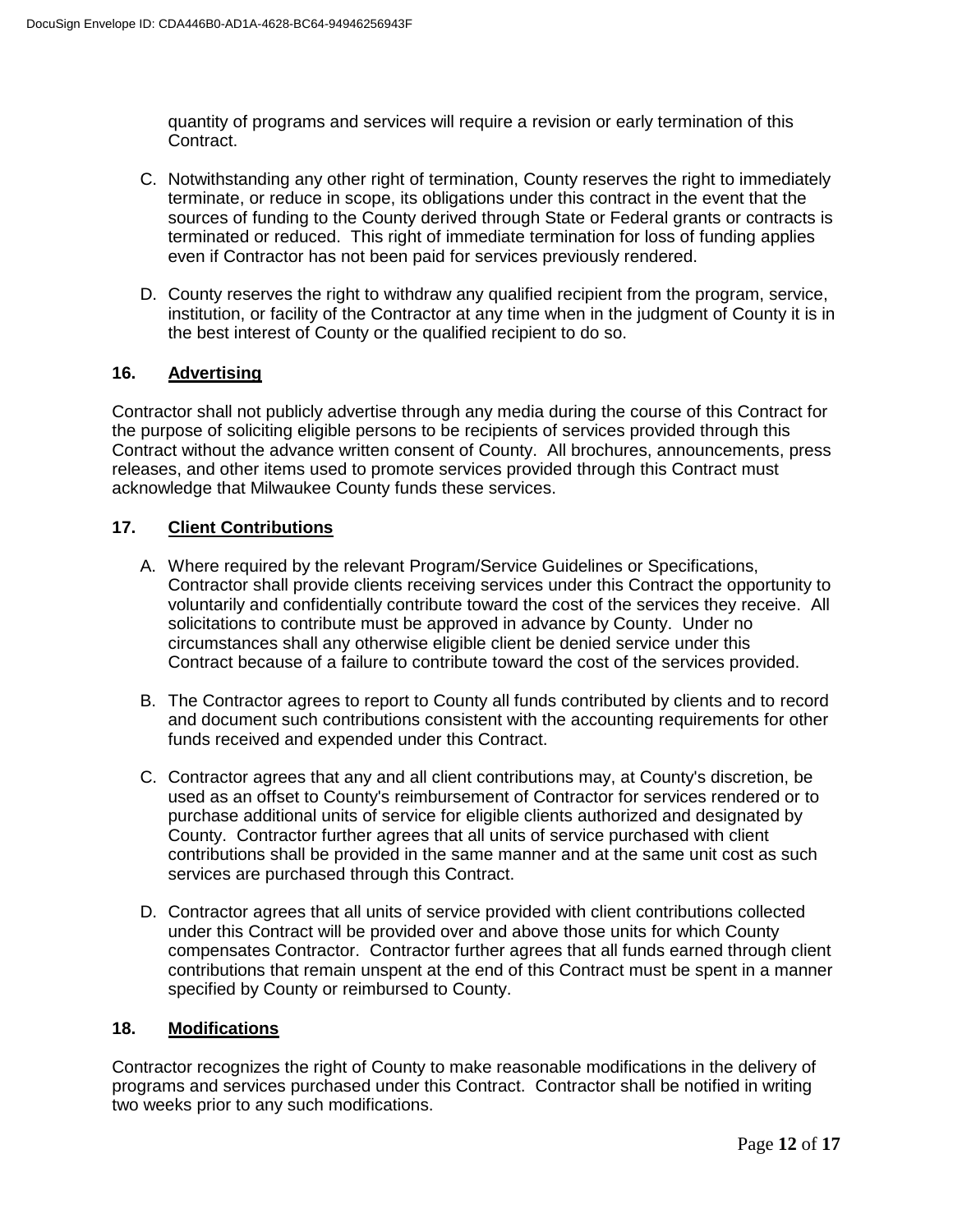## **19. Contract Renegotiation and Revision**

- A. This Contract may be renegotiated in the event of changes required by law, regulations, court action, or inability of either party to perform as committed in this Contract.
- B. This Contract may be revised in a written amendment signed by the authorized representatives of both parties.

#### **20. Independent Contractor**

Nothing contained in this Contract shall constitute or be construed to create a partnership, joint venture, or employer-employee relationship between County or its successors or assigns and Contractor or its successors or assigns. In entering into this Contract and in acting in compliance herewith, Contractor is at all times acting and performing as an independent contractor, duly authorized to perform the acts required of it hereunder.

#### **21. Subcontracts**

Assignment of any portion of the services by subcontract is prohibited except upon prior written approval of County.

#### **22. Assignment Limitation**

This Contract shall be binding upon and inure to the benefit of the parties and their successors and assigns provided, however, that neither party could assign its obligations hereunder without the prior written consent of the other.

#### **23. Resolution of Disputes**

Contractor may appeal the decisions of County in accordance with section 46.036 (7) Wisconsin Statutes.

#### **24. Prohibited Practices**

- A. During the period of this Contract, Contractor shall not hire, retain, or utilize for compensation, any member, officer, or employee of the Department of Aging representing County or any person who to the knowledge of the Contractor has a conflict of interest. No employee of the Department on Aging representing County shall be an officer, member of the Board of Directors, or have a proprietary interest in Contractor's business.
- B. Contractor shall furnish County with written disclosure of any financial interest, purchase or lease agreements, employment relationship, or professional services/consultant relationship which any of Contractor's employees, officers, board members, stockholders, or members of their immediate family may have with respect to any supplier to Contractor of goods and services under this Contract.
- C. Contractor attests that it is familiar with Milwaukee County's Code of Ethics (Chapter 9 of General Ordinances of Milwaukee County) which states in part, "No person shall offer or give to any public official or employee, directly or indirectly, and no public official or employee shall solicit or accept from any person, directly or indirectly, anything of value if it could reasonably be expected to influence the public official's or employee's vote,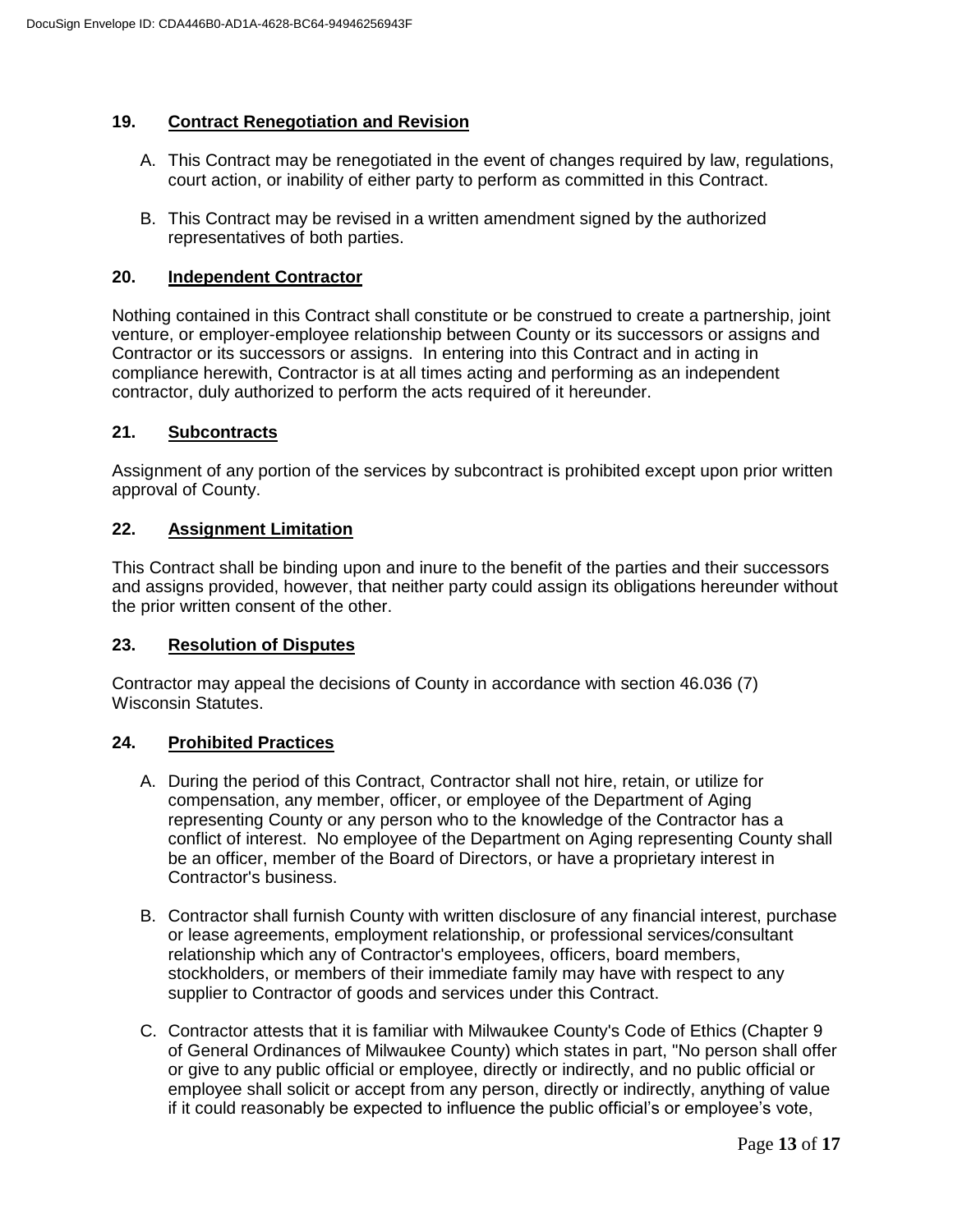official actions or judgment, or could reasonably be considered as a reward for any official action or inaction or omission by of the public official or employee."

D. The use or disclosure by any party of any information concerning eligible clients who receive services from Contractor for any purpose not connected with the administration of Contractor's or County's responsibilities under this Contract is prohibited, except with the informed written consent of the eligible client or the guardian of the client.

### **25. Political Activity of Employees**

Where applicable, Contractor shall comply with the provisions of the Hatch Act, which limit the political activity of employees who work in federally funded programs.

## **26. Certification Regarding Contractor Debarment or Suspension**

Contractor certifies to the best of its knowledge and belief, that it and its principals; (1) are not presently debarred, suspended, proposed for debarment, declared ineligible, or voluntarily excluded from covered transactions by any Federal department or agency; (2) have not within a three-year period preceding this proposal been convicted of or had a civil judgment rendered against them for commission of fraud or a criminal offense in connection with obtaining, attempting to obtain, or performing a public (Federal, State or local) transaction or contract under a public transaction; violation of Federal or State antitrust statutes or commission of embezzlement, theft, forgery, bribery, falsification, or destruction of records, making false statements, or receiving stolen property; (3) are not presently indicted for or otherwise criminally charged by a governmental entity (Federal, State or local) with commission of any of the offenses enumerated in (2) of this certification; and (4) have not within a three-year period preceding this contract had one or more public transactions (Federal, state or local) terminated for cause or default.

 $\mathsf{By:} \begin{bmatrix} 1 & 0 & 0 \\ 0 & 0 & 0 \end{bmatrix}$  Date:

(Signature of Official Authorized to Sign Contract)

Date: 2/12/2014

# **27. Certification Regarding Lobbying**

Contractor certifies, to the best of his or her knowledge and belief, that:

- 1) No Federal appropriated funds have been paid or will be paid, by or on behalf of the undersigned, to any person for influencing or attempting to influence an officer or employee of any agency, a member of Congress, an officer or employee of Congress, or an employee of a Member of Congress in connection with the awarding of any Federal contract, the making of any federal grant, the making of any federal loan, the entering into of any cooperative agreement, and the extension, continuation, renewal, amendment, or modification of any Federal contract, grant, loan or cooperative agreement.
- 2) If any funds other than Federal appropriated funds have been paid or will be paid to any person for influencing or attempting to influence an officer or employee of any agency, a Member of Congress, an officer or employee of Congress, or an employee of a Member of Congress in connection with this Federal contract, grant, land, or cooperative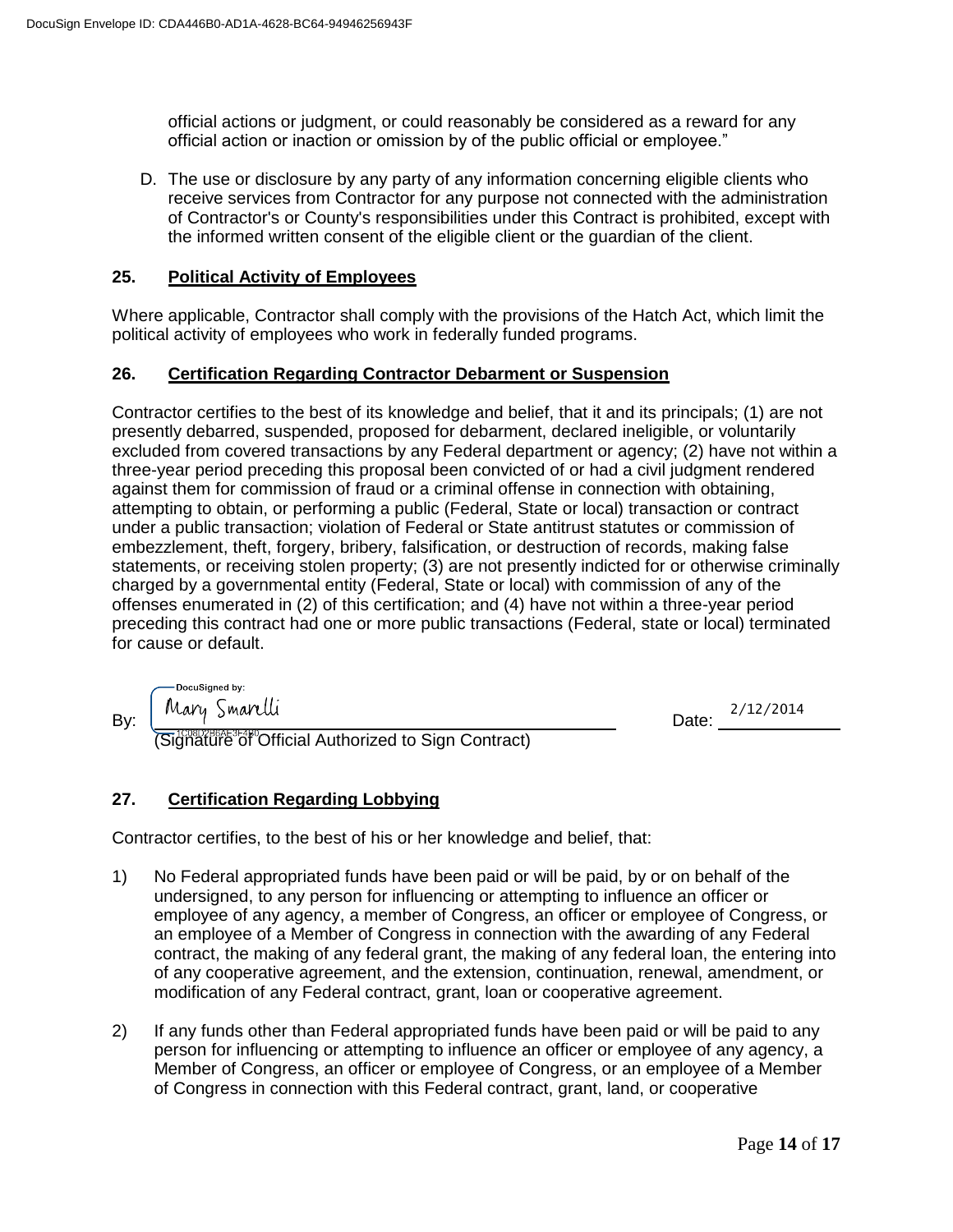agreement, the undersigned shall complete and submit Standard Form-LLL, "Disclosure Form to Report Lobbying," in accordance with its instructions.

3) The undersigned shall require that the language of this certification be included in the award documents for all subawards at all tiers (including subcontracts, subgrants, and contracts under grants, loans and cooperative agreements) and that all subrecipients shall certify and disclose accordingly.

This certification is a material representation of fact upon which reliance was placed when this transaction was entered into. Submission of this certification is a prerequisite for making or entering into this transaction imposed by section 1352, title 31, U. S. Code. Any person who fails to file the required certification shall be subject to a civil penalty of not less than \$10,000 and not more than \$100,000 for each such failure.

DocuSigned by:  $By: \begin{bmatrix} \text{real } q & \text{real } q \\ \text{real } q & \text{real } q \end{bmatrix}$  Date:

Date: 2/12/2014

(Signature<sup>3</sup>6f<sup>o</sup>Official Authorized to Sign Contract)

For: Transit Express Inc

(Name of Grantee)

Specialized Elderly Transportation Programs

(Title of Grant Program)

# **28. Notices**

Notices to County provided for in this Contract shall be sufficient if sent by certified or registered mail, postage prepaid and notices to Contractor shall be sufficient if sent by certified or registered mail, postage prepaid to the respective addresses stated in this Contract or to such other respective addresses as the parties may designate to each other in writing. Contractor agrees, that in conduct of its meetings, it will be guided by Wisconsin Statutes 19.81 et. seq.

# **29. Health Insurance Portability and Accountability Act of 1996**

County and Contractor agree to comply with the provisions of the Health Insurance Portability and Accountability Act of 1996 (HIPAA) and shall undertake any actions needed to protect individually identifiable health information (45 C.F.R. 164.501) as required under current or future HIPAA regulations as determined by the U.S. Department of Health and Human Services and the Wisconsin Department of Health Services.

County and Contractor agree that changes to the Contract that would be necessary for one or both parties to meet the requirements of the Health Insurance Portability and Accountability Act of 1996 (HIPAA) shall be made upon discussion and execution of a Contract amendment containing the necessary changes. Neither party shall withhold agreement to modifications to the Contract necessary for one or both parties to comply with HIPAA.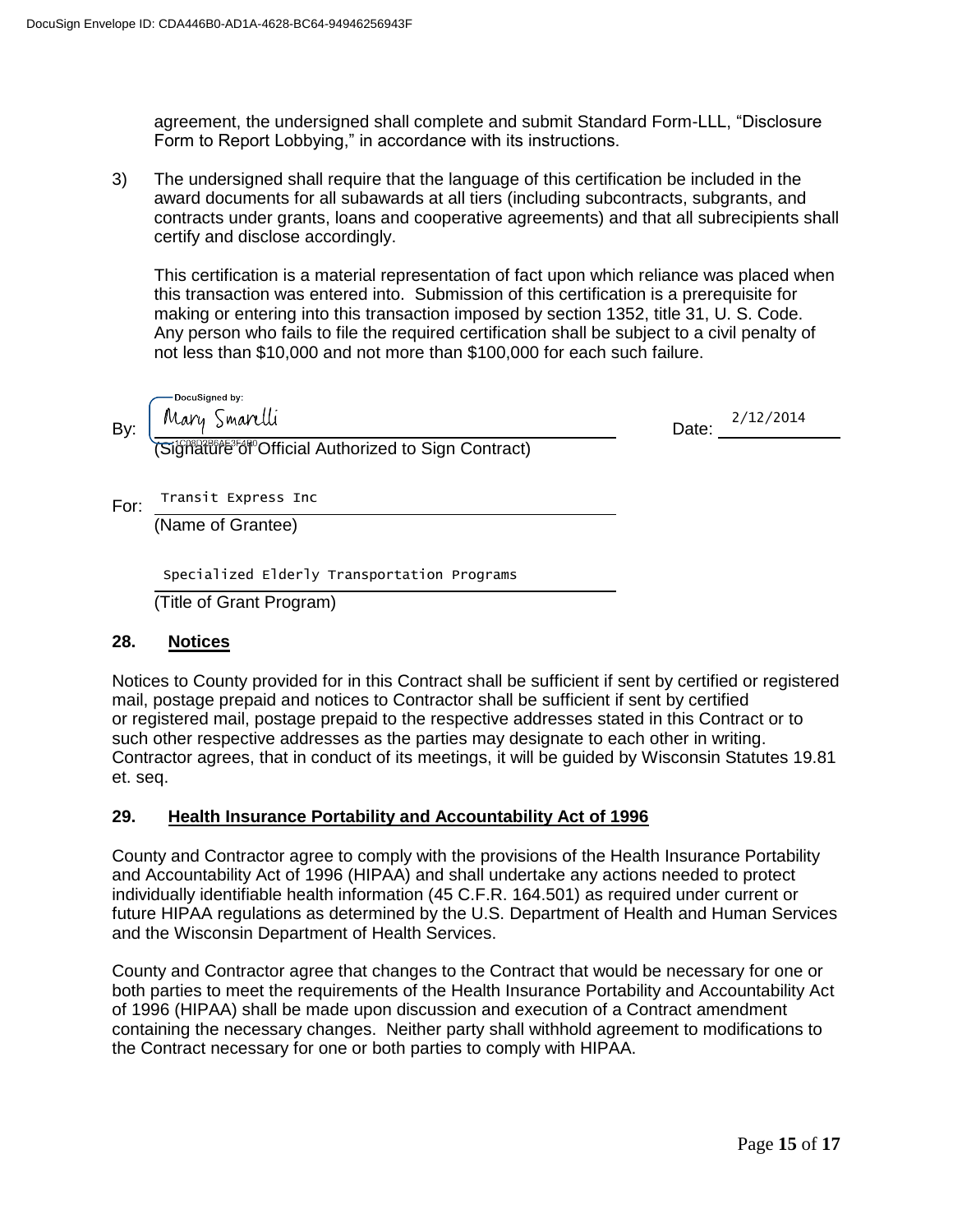## **30. Contract Content**

The entire Contract of the parties, with all attached exhibits and assurances, together with the relevant Program/Service Guidelines or Specifications and Exhibit I as negotiated is contained herein. This Contract supersedes all oral agreements and negotiations and all writings not herein referred to and incorporated. This Contract may be executed in two or more counterparts, each of which shall be deemed as original.

### **31. Fuel Price Escalator Provision**

The compensation provisions of this Contract include a fuel price escalator provision tied to Midwest Diesel Fuel Prices maintained by the Energy Information Administration (EIA) of the U.S. Department of Energy. Unit rates will be adjusted based on a formula contained within relevant Program/Services Guidelines or Specifications.

## **32. Approval**

It is expressly understood and agreed that the parties' obligations hereunder are subject to state approval and federal concurrence with this Contract.

County enters into this Contract as authorized by the Milwaukee County Board of Supervisors Resolution File No. 896, adopted on December 19, 2013 (Journal of Proceedings). Contractor enters into this Contract pursuant to and by authority of its Board of Directors at its meeting on  $\frac{1-22-2014}{\cdot}$ .

In witness whereof, this agreement shall be effective as of the 1st day of January, 2014, or such other date as may be provided on page 1, upon the execution of this agreement as provided below.